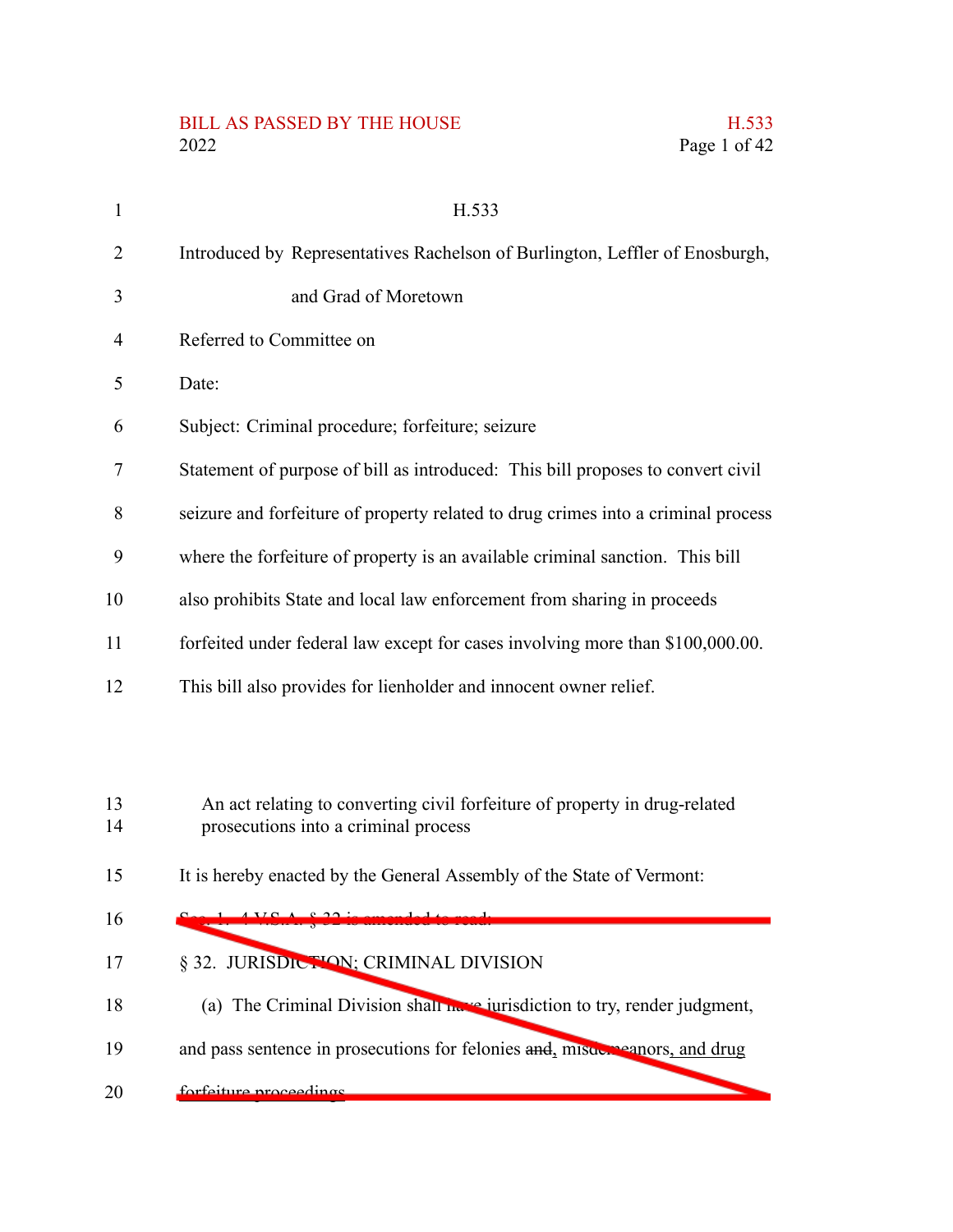# BILL AS PASSED BY THE HOUSE H.533<br>2022 Page 2 of 42

| 1              | (b) The Criminal Division shall have invigibition to try and finally        |
|----------------|-----------------------------------------------------------------------------|
| 2              | determine prosecutions for violations of bylaws or ordinances of a village, |
| 3              | town, of city, except as otherwise provided.                                |
| $\overline{4}$ | (c) The Triminal Division shall have jurisdiction of the following civil    |
| 5              | actions:                                                                    |
| 6              | (1) appeals of final decisions of the Judicial Bureau;                      |
| 7              | (2) DUI license suspension hearings filed pursuant to 23 V.S.A.             |
| 8              | chapter 24;                                                                 |
| 9              | (3) extradition proceeding filed pursuant to 13 V.S.A. chapter 159;         |
| 10             | (4) drug forfeiture proceedings under 18 V.S.A. chapter 84, subchapter      |
| 11             | $2\frac{1}{2}$                                                              |
| 12             | (5)(4) fish and wildlife forfeiture proceedings under 10 V.S.A. chapter     |
| 13             | 109;                                                                        |
| 14             | $(6)(5)$ liquor forfeiture proceedings under 7 V.S.A. chapter 19;           |
| 15             | $(7)(6)$ hearings relating to refusal to provide a DNA sample pursuant to   |
| 16             | 20 V.S.A. § 1935;                                                           |
| 17             | (8)(7) automobile forfeiture and immobilization proceedings under           |
| 18             | 23 V.S.A. chapters 9 and 13;                                                |
| 19             | $(9)(8)$ sex offender proceedings pursuant to 13 V.S.A. §§ 5411(e)          |
| 20             | and $J+11U(1)$ ,                                                            |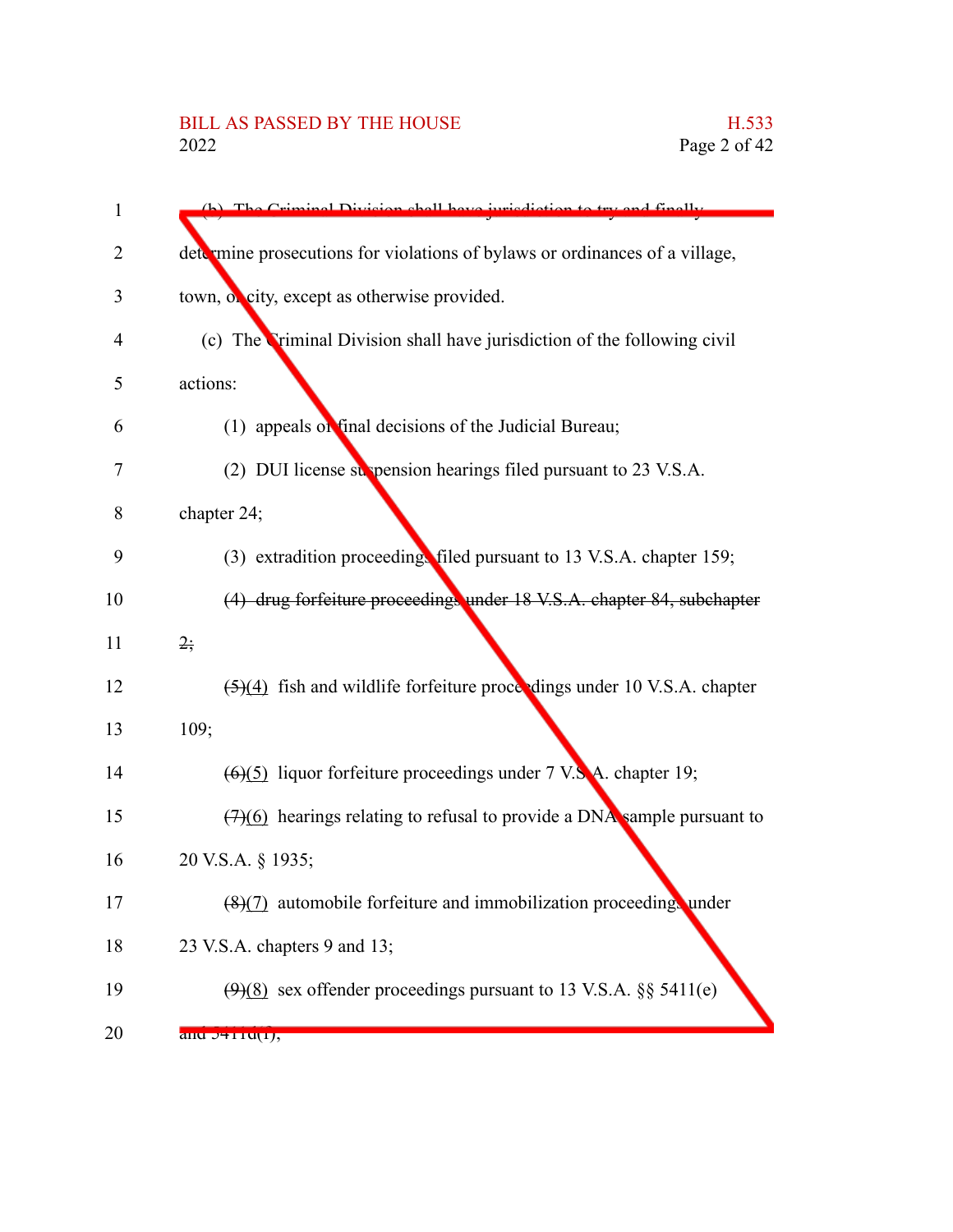| 1              | $12$ V C $\Lambda$                                                                          |
|----------------|---------------------------------------------------------------------------------------------|
| 2              | $7(43(k))$ ;<br>§                                                                           |
| 3              | $(\mathbf{A}\cdot\mathbf{H})$ municipal parking violation proceedings pursuant to 24 V.S.A. |
| $\overline{4}$ | $\S$ 1974a(e), if the municipality has established an administrative procedure              |
| 5              | enabling a person to contest the violation, and the person has exhausted the                |
| 6              | administrative procedure;                                                                   |
| 7              | $(12)(11)$ proceedings to enforce 9 V.S.A. chapter 74, relating to energy                   |
| 8              | efficiency standards for appliances and equipment;                                          |
| 9              | $(13)(12)$ proceedings to enforce 30 V.S.A. § 53, relating to commercial                    |
| 10             | building energy standards.                                                                  |
| 11             | Sec. 2. 18 V.S.A. chapter 84, subchapter 2 amended to read:                                 |
| 12             | Subchapter 2. Forfer ure                                                                    |
| 13             | § 4241. SCOPE                                                                               |
| 14             | * * *                                                                                       |
| 15             | (c) Notwithstanding the provisions of this section, the following property                  |
| 16             | shall not be subject to seizure and forfeiture under this subchapter.                       |
| 17             | (1) Homestead real property, as defined in 27 V.S.A. chapter 3.                             |
| 18             | (2) U.S. currency totaling \$200.00 or less.                                                |
| 19             | D) A MOIOI VENICIE OI (2,000.00 OI IESS IN MARCI VAIUE.                                     |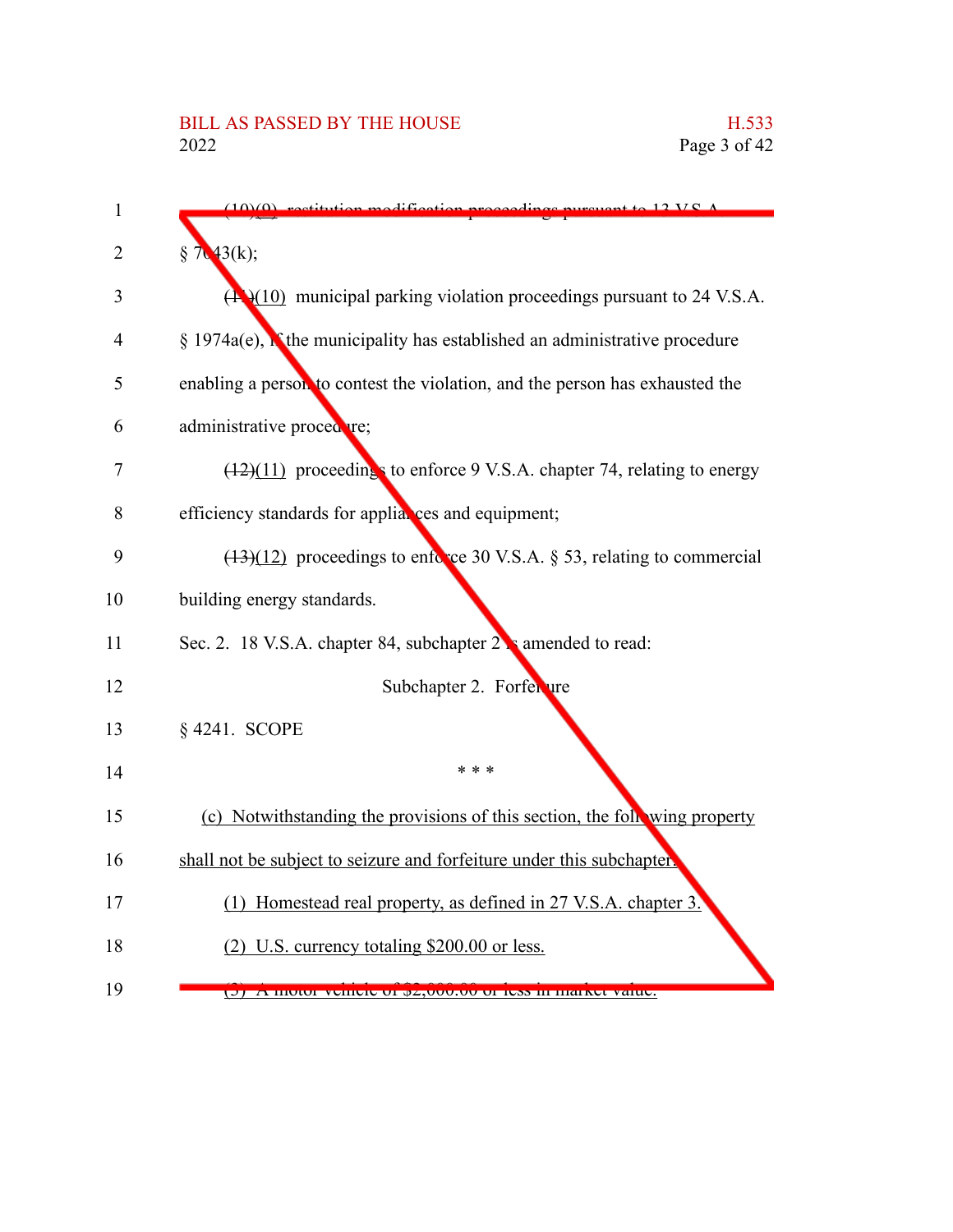| 1              | (4) Stolen property and controband. Stolen property shall be promotly            |
|----------------|----------------------------------------------------------------------------------|
| $\overline{2}$ | rett med to the rightful owner and contraband shall be disposed of according to  |
| 3              | applica le State law.                                                            |
| 4              | (d) The Attorney General shall advise the publications that law                  |
| 5              | enforcement as notices may use to establish the market value of a motor          |
| 6              | vehicle.                                                                         |
| 7              | §4242 SEIZURE                                                                    |
| 8              | (a) The court Criminal Division of the Superior Court may issue at the           |
| 9              | request of the State ex parte a preliminary order or process to seize or secure  |
| 10             | property for which forfeiture is sout ht and to provide for its custody. Process |
| 11             | for seizure of such property shall issue nly upon a showing of probable cause    |
| 12             | that the property is subject to forfeiture. Application therefor and issuance,   |
| 13             | execution, and return shall be subject to provisions of applicable law.          |
| 14             | (b) Any property subject to forfeiture under this subchapter may be seized       |
| 15             | upon process. Seizure without process may be made when:                          |
| 16             | (1) the seizure is incident to an arrest with probable quise or a search         |
| 17             | under a valid search warrant;                                                    |
| 18             | (2) the property subject to seizure has been the subject of a prior              |
| 19             | judgment in favor of the State in a forfeiture proceeding under this subchapter; |
| 20             | $\Theta \textbf{f}$                                                              |
| 21             | the seizure is moluent to a valid warrantiess search, or                         |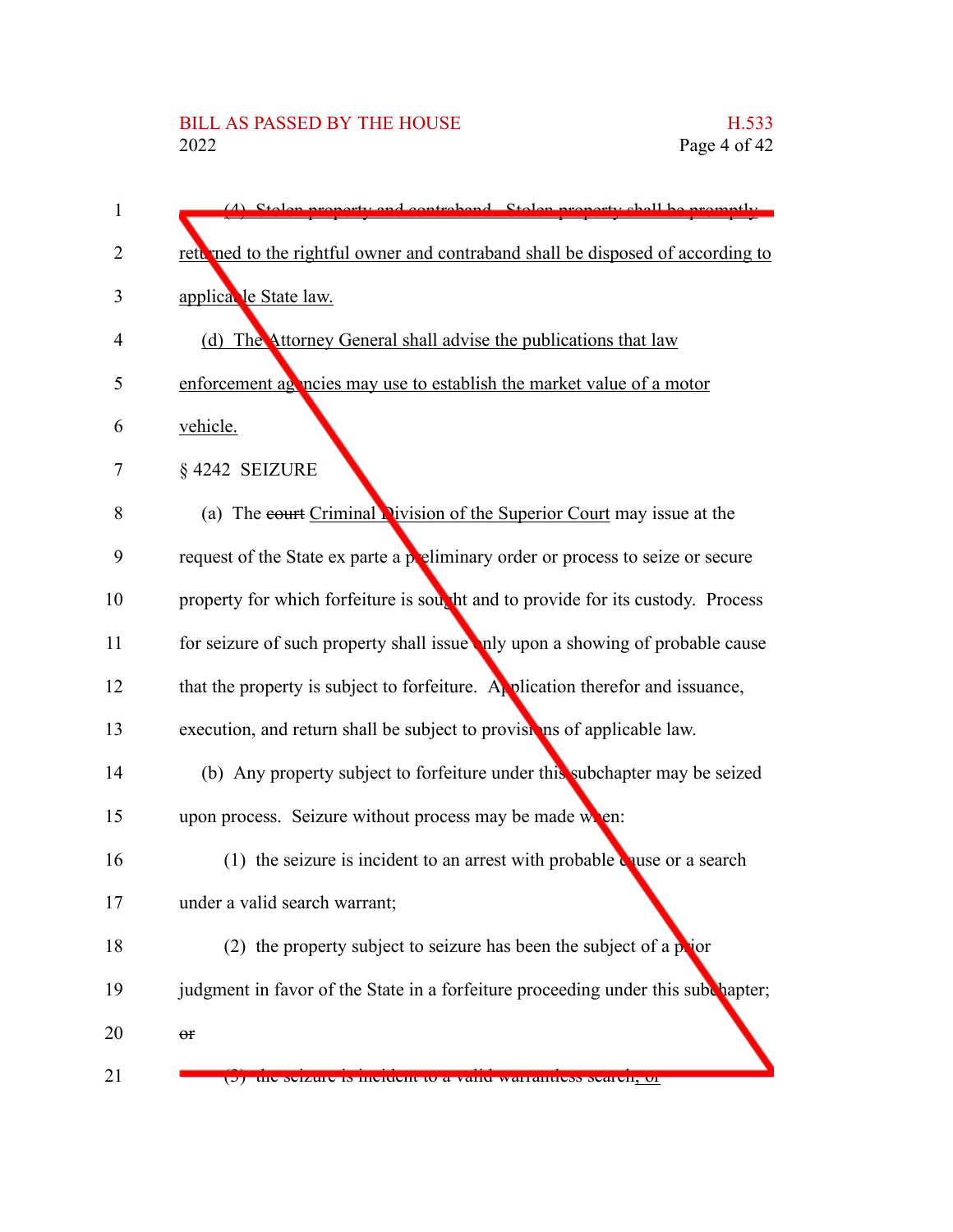| 1  | (1) the State has probable cause to believe the delay caused by the                |
|----|------------------------------------------------------------------------------------|
| 2  | necessity of obtaining process would result in the removal or destruction of the   |
| 3  | propert, that is forfeitable under this chapter.                                   |
| 4  | (c) If property is seized without process under subdivision $(b)(1)$ or $(3)$ of   |
| 5  | this section, the State shall forthwith petition the eourt Criminal Division for a |
| 6  | preliminary order $\alpha$ process under subsection (a) of this section.           |
| 7  | (d) Notwithstanding subsection $4241(b)$ of this title, all regulated drugs the    |
| 8  | possession of which is prohibited under this chapter are contraband and shall      |
| 9  | be automatically forfeited to the State and destroyed.                             |
| 10 | § 4242a. PROMPT POST-SEIZUNE PROCEEDINGS                                           |
| 11 | (a) Following the seizure of properts subject to forfeiture pursuant to            |
| 12 | section 4241 of this title, a defendant or any other person with an interest in    |
| 13 | the property has a right to a prompt post-seizure hearing.                         |
| 14 | (b) A person with an interest in property subject to this chapter may              |
| 15 | petition the Criminal Division having jurisdiction for a prompt post-seizure       |
| 16 | hearing.                                                                           |
| 17 | (c) At the Criminal Division's discretion, it may hold a probability post-seizure  |
| 18 | hearing:                                                                           |
| 19 | $(1)$ as a separate hearing; or                                                    |
| 20 | (2) at the same time as a probable cause determination, a post-                    |
| 21 | arraighment nearing, or other pretrial nearing.                                    |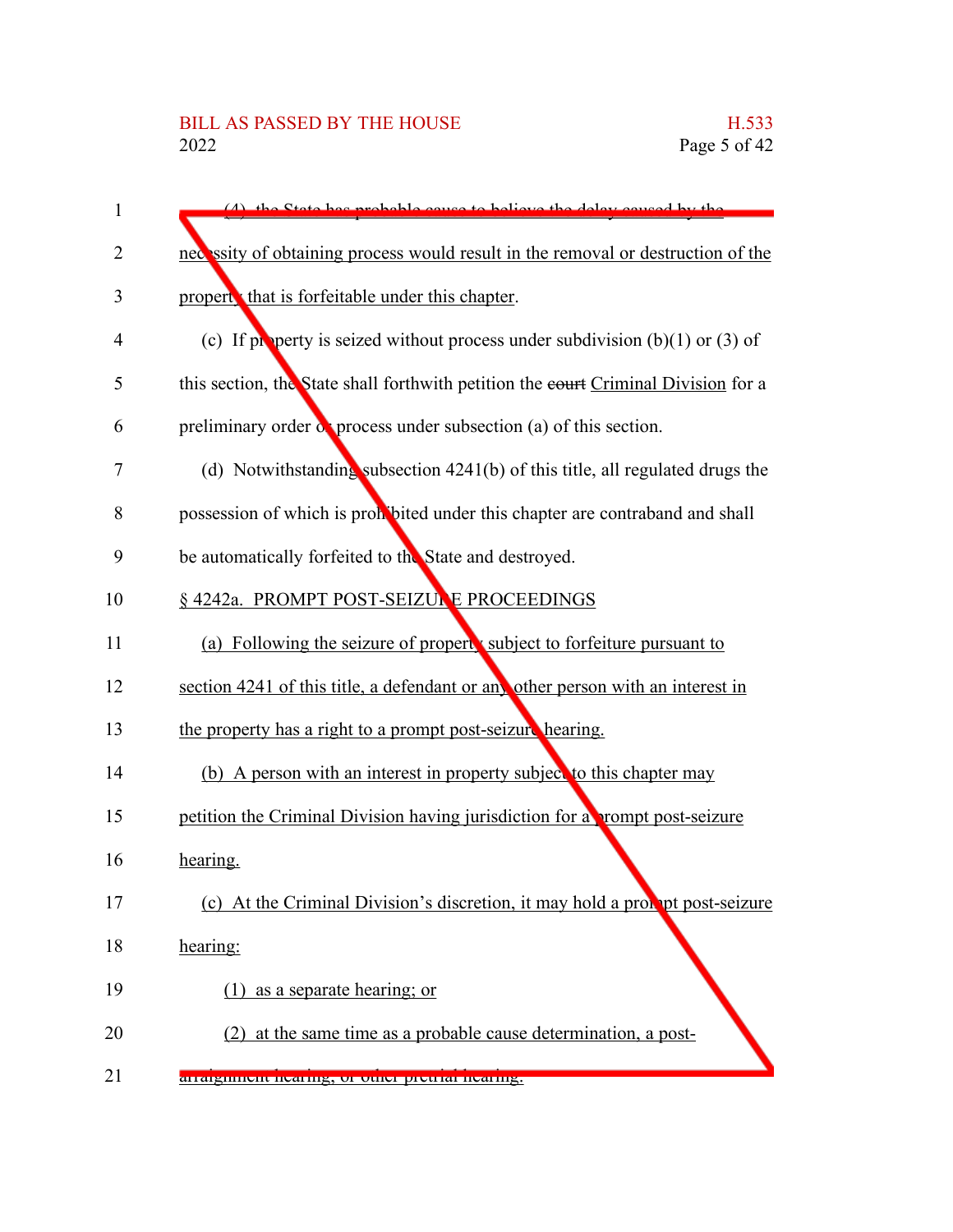# BILL AS PASSED BY THE HOUSE H.533<br>2022 Page 6 of 42

| 1  | reamont of all nextige or for good cause                                        |
|----|---------------------------------------------------------------------------------|
| 2  | move for one extension of the hearing date of not more than 10 days. Any        |
| 3  | motion nay be supported by an affidavit, sworn statement, or other              |
| 4  | submission.                                                                     |
| 5  | (e) The Crin inal Division shall order the return of the seized property if it  |
| 6  | finds:                                                                          |
| 7  | $(1)$ the seizure we sinvalid;                                                  |
| 8  | (2) a criminal charge has not been filed and no extension of the filing         |
| 9  | period established under this section is available;                             |
| 10 | (3) the property is not reason bly required to be held as evidence; or          |
| 11 | (4) the final judgment will likely be in favor of the defendant or any          |
| 12 | other person with an interest in the property                                   |
| 13 | (f) The provisions of this section do not apply to contraband.                  |
| 14 | § 4243. JUDICIAL CRIMINAL FORFEITURE PLOCEDURE                                  |
| 15 | (a) Conviction or agreement required. An asset is subject to forfeiture by      |
| 16 | judicial determination as a criminal sanction under section 241 of this title   |
| 17 | and 13 V.S.A. § 364 if:                                                         |
| 18 | (1) a person is convicted of the criminal offense related to the action for     |
| 19 | forfeiture and the State establishes by a preponderance of the evidence hat the |
| 20 | property is an instrument of or represents the proceeds of the underlying       |
| 21 | <u>uncine, <del>ur</del></u>                                                    |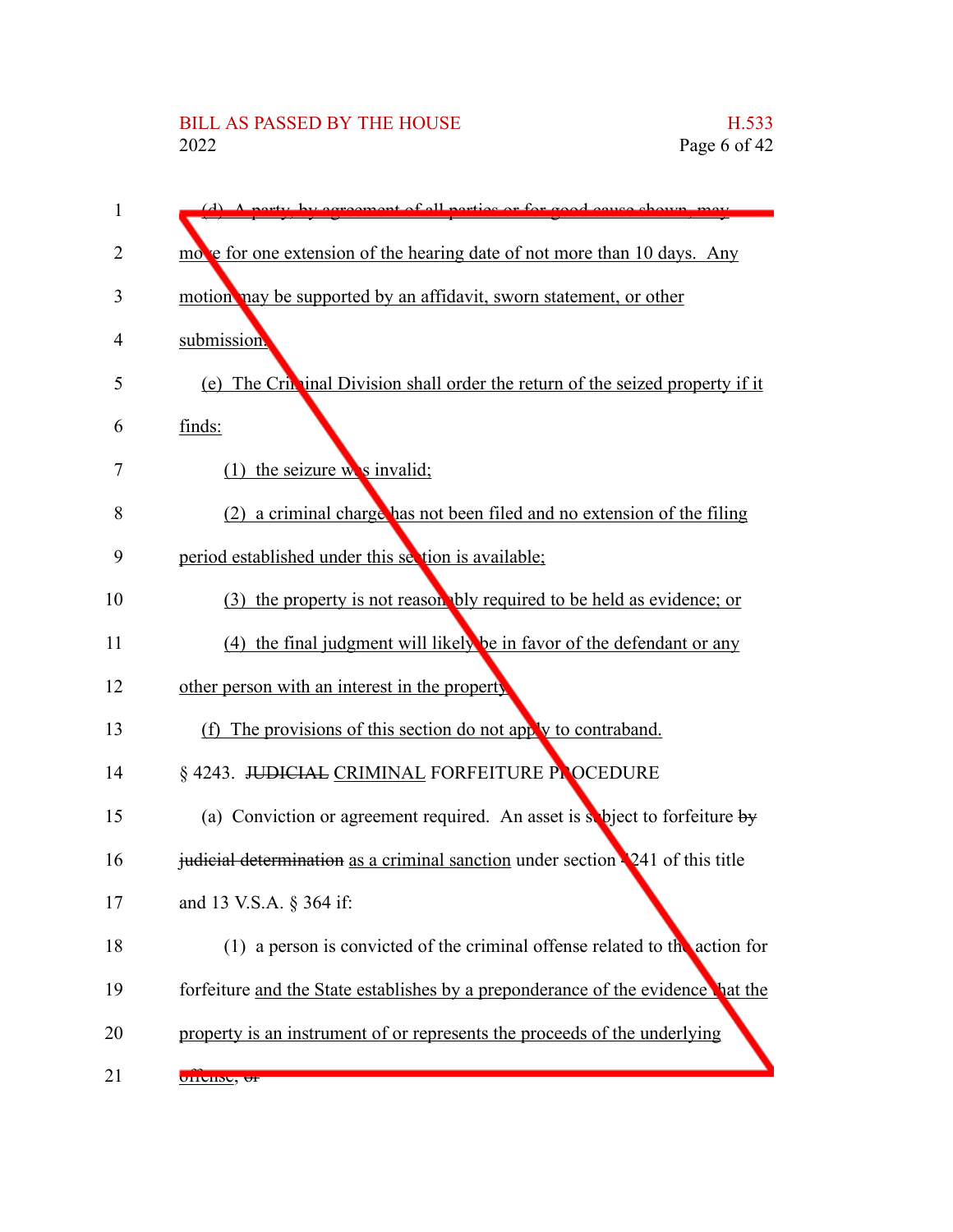| 1              | enters into an a plea goreoment with the                                         |
|----------------|----------------------------------------------------------------------------------|
| 2              | inch ding an agreement under which he or she the person is not charged with a    |
| 3              | criminal offense related to the action for forfeiture subjecting the person to   |
| $\overline{4}$ | forfeiture un der section 4241 of this title; or                                 |
| 5              | (3) a person is granted immunity or a reduced punishment, with or                |
| 6              | without the filing of criminal charge, in exchange for testifying or assisting a |
| 7              | law enforcement investigation or prosecution.                                    |
| 8              | (b) Evidence. The State hay introduce into evidence in the judicial              |
| 9              | forfeiture case the fact of a conviction in the Criminal Division Discovery.     |
| 10             | Discovery related to the criminal form iture proceeding is subject to the        |
| 11             | Vermont Rules of Criminal Procedure.                                             |
| 12             | (c) Burden of proof. The State bears the turden of proving by elear and          |
| 13             | convincing a preponderance of the evidence that the property is an instrument    |
| 14             | of or represents the proceeds of the underlying offense                          |
| 15             | (d) Notice. Within 60 days from when the seizure occurs, the State shall         |
| 16             | notify any owners, possessors, and lienholders of the property of the action, if |
| 17             | known or readily ascertainable. Upon motion by the State, a court may extend     |
| 18             | the time period for sending notice for a period not to exceed 90 days for good   |
| 19             | eause shown. Notice of proposed forfeiture accompanying indictment or            |
| 20             | <b>INIUTHRUUH.</b>                                                               |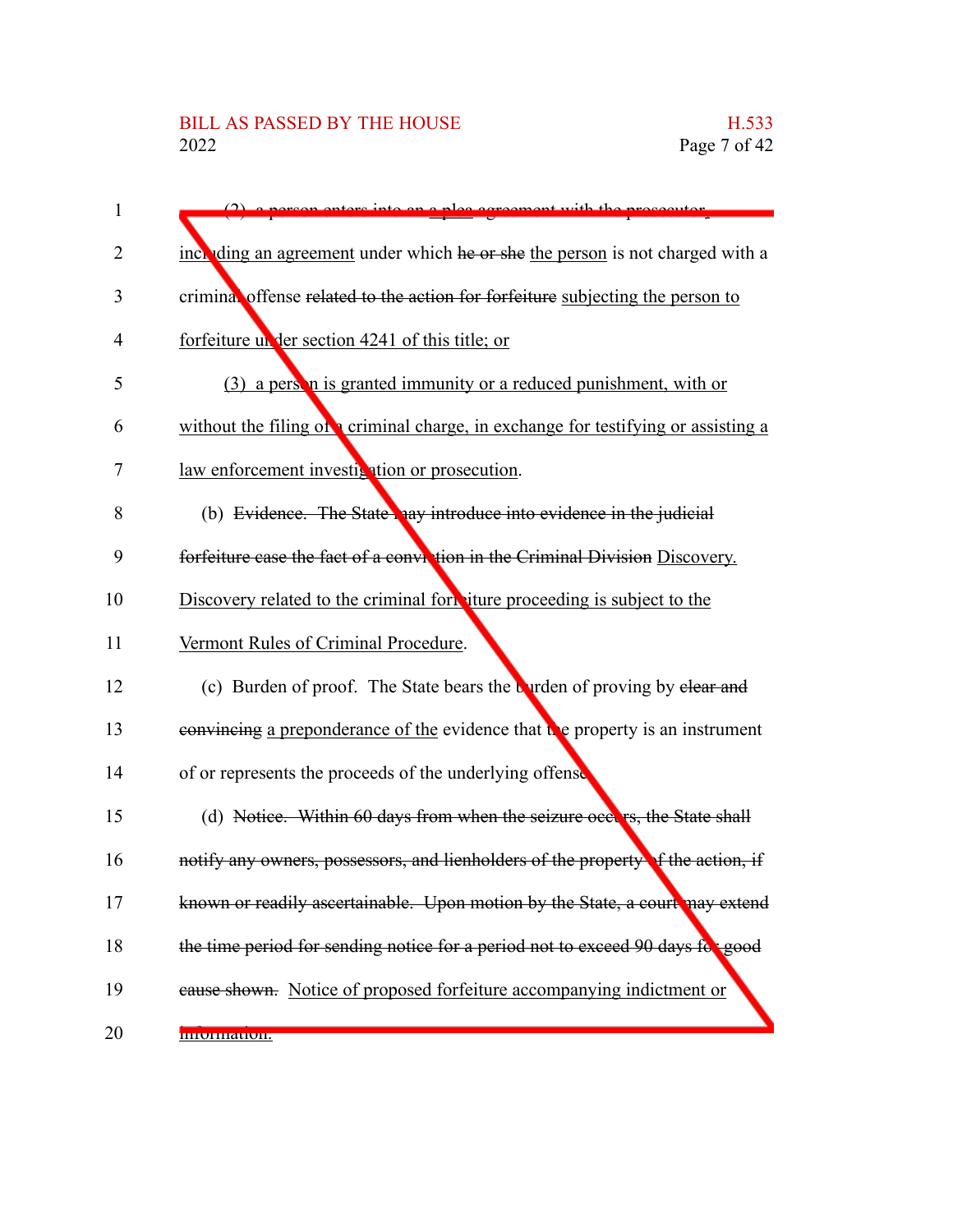| 1  | The loss of proporty subject to forfoiture shall be considered as a                   |
|----|---------------------------------------------------------------------------------------|
| 2  | crip in al sanction as part of and following the prosecution of the crime that        |
| 3  | subject the individual with an interest in the property to forfeiture of property     |
| 4  | pursuant to section 4241 of this title. A Notice of Proposed Forfeiture shall be      |
| 5  | a separate document and accompany the initial indictment or information of a          |
| 6  | crime that subjects the individual with an interest in the property to forfeiture     |
| 7  | pursuant to section 424 of this title. The Notice of Proposed Forfeiture shall        |
| 8  | include the following information:                                                    |
| 9  | (A) the facts upon which the forfeiture is requested, including a                     |
| 10 | description of the property subject $\bullet$ forfeiture and the type and quantity of |
| 11 | regulated drug involved;                                                              |
| 12 | (B) the time, date, and place of the seizure;                                         |
| 13 | $(C)$ the names of the apparent owner $Cr$ owners, lienholders who                    |
| 14 | have properly recorded their interests, and any other person appearing to have        |
| 15 | an interest, and, in the case of a conveyance, the name of the person holding         |
| 16 | title; the registered owner; and the make, model, and year of the conveyance;         |
| 17 | (D) the current location and custodian of the seized property; and                    |
| 18 | (E) warning that seized property may be forfeited as a san tion                       |
| 19 | related to the crime for which the individual was charged, as part of a               |
| 20 | sentencing consideration, as part of a plea agreement, or through other means         |
| 21 | <u>iui uit tuuri iu uvtistt.</u>                                                      |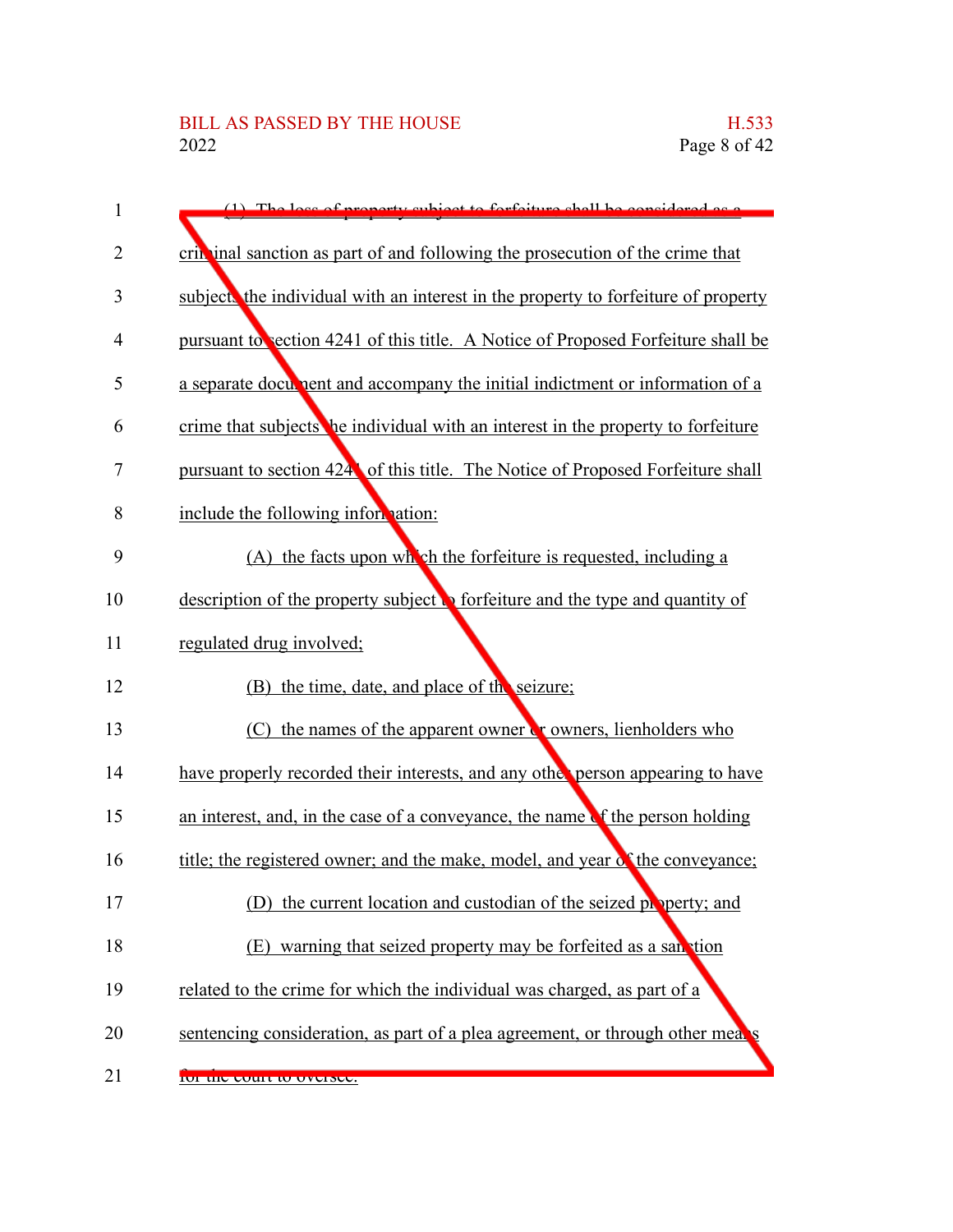| 1  | (2) The State shall serve the Notice in accordance with the Vermont                |
|----|------------------------------------------------------------------------------------|
| 2  | Runs of Criminal Procedure. The State shall inform any owners, possessors,         |
| 3  | and lien polders of the property of the action, if known or readily ascertainable. |
| 4  | In addition, the State shall cause the Notice to be published in a newspaper of    |
| 5  | general circulation in the State, as ordered by the Criminal Division.             |
| 6  | (3) The Notice shall not be read to the jury of the underlying                     |
| 7  | prosecution.                                                                       |
| 8  | (4) The State may amend the Notice at any time before trial of the                 |
| 9  | underlying prosecution.                                                            |
| 10 | (5) The Criminal Division may grant an unlimited number of 30-day                  |
| 11 | extensions for the filing of the Notice if, For each extension, the court          |
| 12 | determines that probable cause is shown and a ditional time is warranted.          |
| 13 | (e) Return of property. If notice is not sent in coordance with subsection         |
| 14 | (d) of this section, and no time extension is granted or the extension period has  |
| 15 | expired, the law enforcement agency shall return the property to the person        |
| 16 | from whom the property was seized. An agency's return of property due to           |
| 17 | lack of proper notice does not restrict the agency's authority to con mence a      |
| 18 | forfeiture proceeding at a later time. Nothing in this subsection shall require    |
| 19 | the agency to return contraband, evidence, or other property that the person       |
| 20 | from whom the property was seized is not entitied to fawfully possess.             |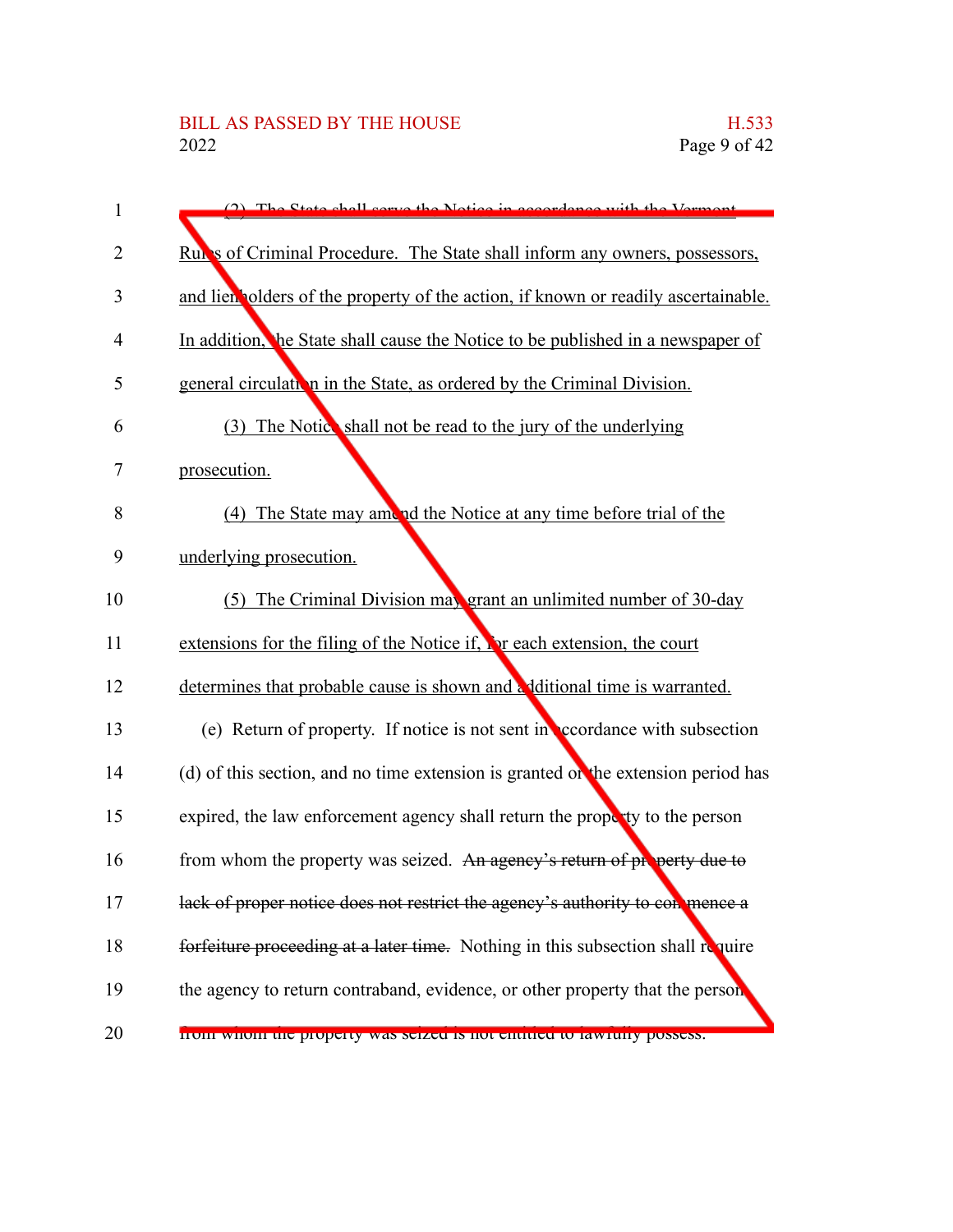| 1              | (f) Filipe of potition. The State shall file a potition for forfoiture of any     |
|----------------|-----------------------------------------------------------------------------------|
|                |                                                                                   |
| 2              | property seized under section 4242 of this title promptly, but not more than      |
| 3              | 14 days from the date the preliminary order or process is issued. The petition    |
| $\overline{4}$ | shall be file I in the Superior Court of the county in which the property is      |
| 5              | located or in an court with jurisdiction over a criminal proceeding related to    |
| 6              | the property.                                                                     |
| 7              | $(g)$ Service of petition. A copy of the petition shall be served on all          |
| 8              | persons named in the petitiva as provided for in Rule 4 of the Vermont Rules      |
| 9              | of Civil Procedure. In addition, the State shall cause notice of the petition to  |
| 10             | be published in a newspaper of general circulation in the State, as ordered by    |
| 11             | the court. The petition shall state:                                              |
| 12             | $(1)$ the facts upon which the forfeiture is requested, including a               |
| 13             | description of the property subject to forfeiture, and the type and quantity of   |
| 14             | regulated drug involved;                                                          |
| 15             | $(2)$ the names of the apparent owner or owners, henholders who have              |
| 16             | properly recorded their interests, and any other person appering to have an       |
| 17             | interest; and, in the case of a conveyance, the name of the persen holding title, |
| 18             | the registered owner, and the make, model, and year of the conveyance.            |
| 19             | § 4244. FORFEITURE HEARING HEARINGS                                               |
| 20             | (a) Within 60 days following service of notice of seizure and forfeiture          |
| 21             | unuer secuon 4245 or uns uue, a clannam may me a uemanu 101 juulelar              |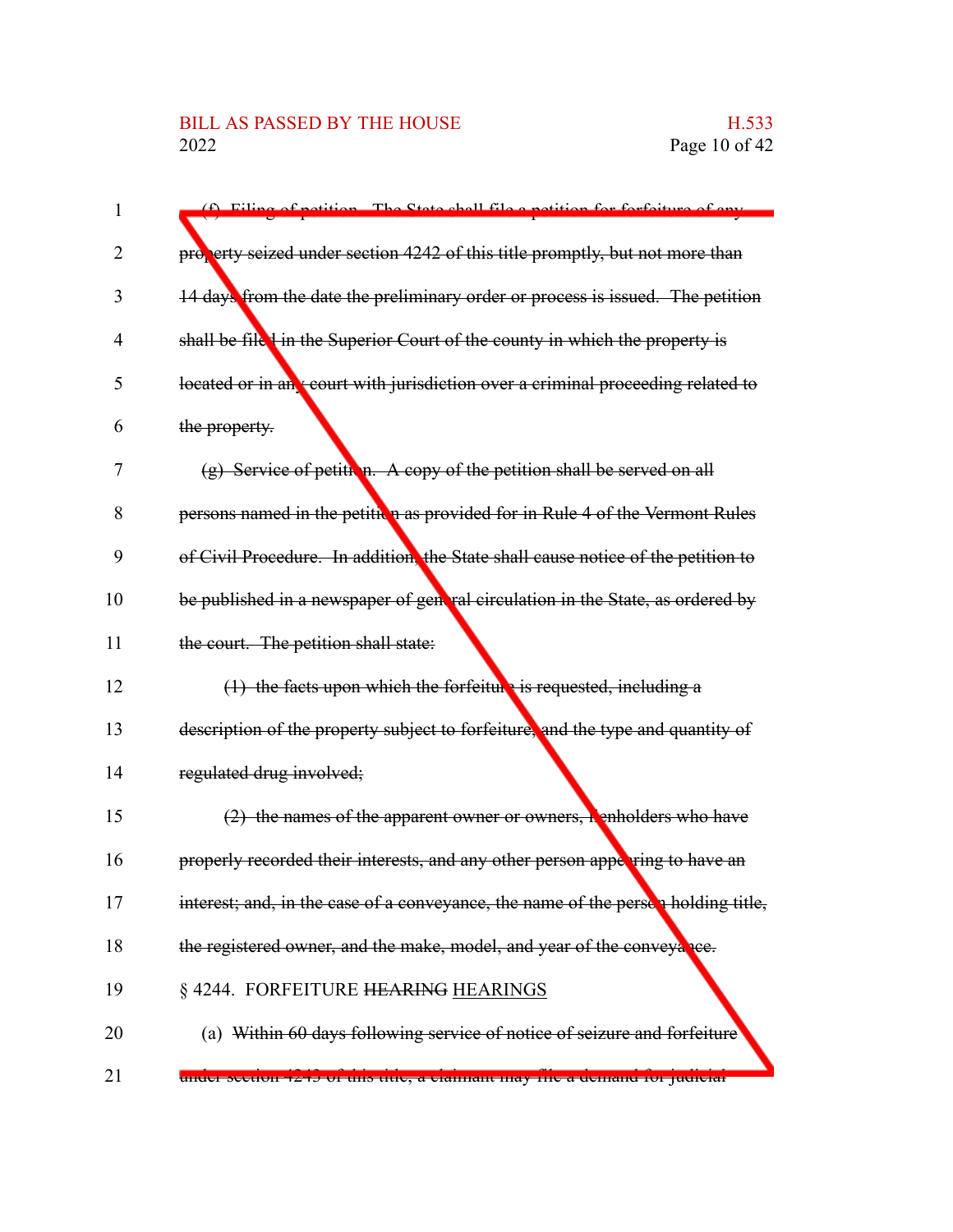## BILL AS PASSED BY THE HOUSE H.533<br>2022 Page 11 of 42

| instigate of the forfoiture. The demand must be in the form of a givil            |
|-----------------------------------------------------------------------------------|
| con plaint accompanied by a sworn affidavit setting forth the facts upon which    |
| the clarmant intends to rely, including, if relevant, the noncriminal source of   |
| the asset of currency at issue. The demand must be filed with the court           |
| administrator in the county in which the seizure occurred. Defendant's            |
| forfeiture hearing. The Criminal Division shall consider the loss of property     |
| subject to forfeiture as criminal sanction as part of and following the           |
| prosecution of the underlying crime. The Criminal Division has discretion to      |
| schedule the criminal forfeiture hearing as soon as practicable after, and in any |
| event not later than 90 days following, the defendant's conviction of the         |
| offense subjecting the person to forfeiture under section 4241 of this title. The |
| hearing shall be conducted by the Criminal Division without a jury.               |
| (b) The court shall hold a hearing on the pertion as soon as practicable          |
| after, and in any event no later than 90 days following, the conclusion of the    |
| eriminal prosecution. Exceptions to the conviction requirement. The Criminal      |
| Division may waive the conviction requirements of section 4243 of this title      |
| and subsection (a) of this section and grant title to the subject property to the |
| State if the State files a motion not fewer than 90 days after seizure and shows  |
| by a preponderance of the evidence that, before conviction, the defendant:        |
| $(1)$ died;                                                                       |
| $(2)$ was deported by the U.S. government,                                        |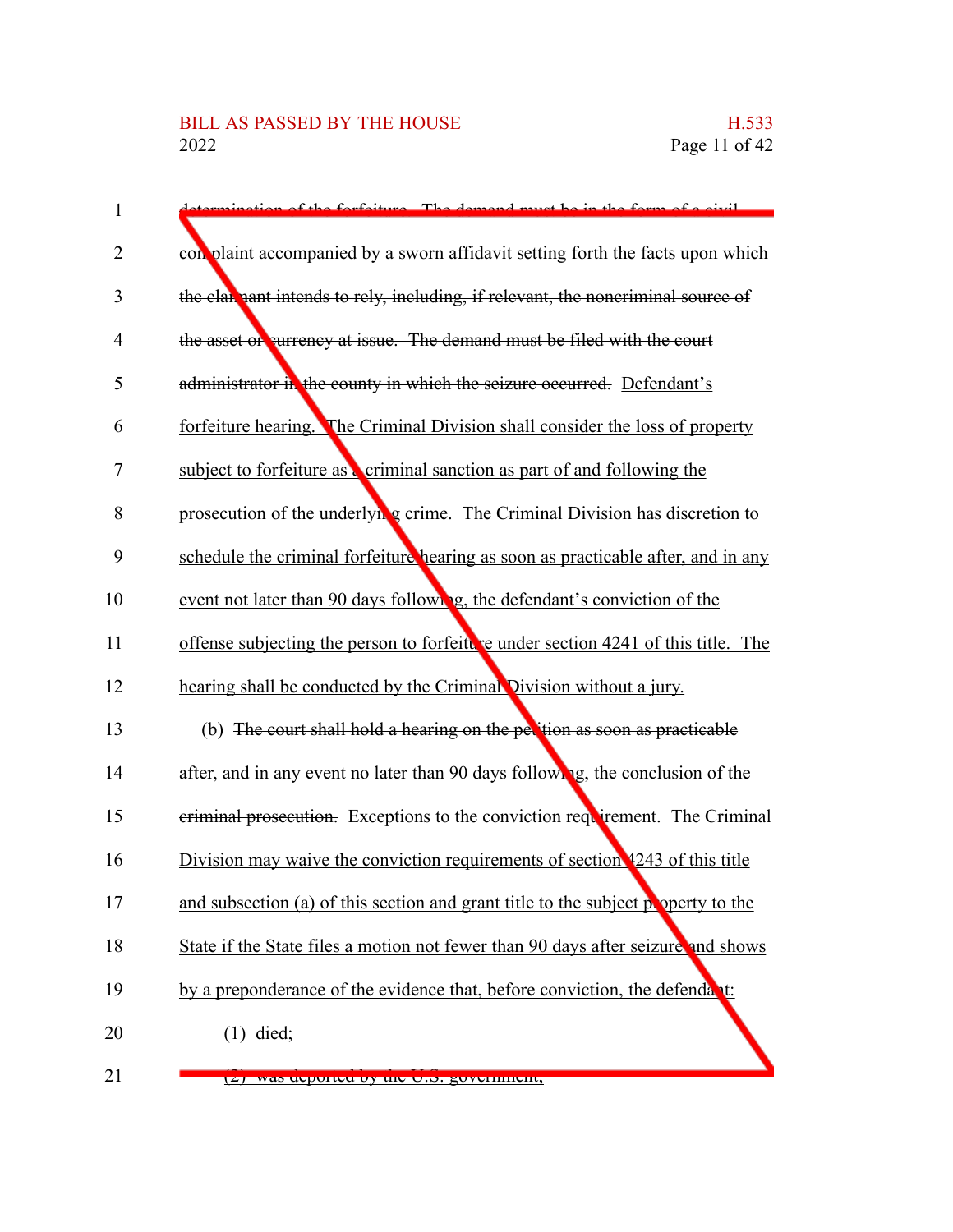| $\mathbf{1}$ | (2) obendoned the property or                                                      |
|--------------|------------------------------------------------------------------------------------|
| 2            | (4) fled the jurisdiction.                                                         |
| 3            | (c) A lienholder who has received notice of a forfeiture proceeding may            |
| 4            | intervene as party. If the court finds that the lienholder has a valid, good       |
| 5            | faith interest in the subject property which is not held through a straw           |
| 6            | purchase, trust, or otherwise for the actual benefit of another and that the       |
| 7            | lienholder did not at any time have knowledge or reason to believe that the        |
| 8            | property was being or would be used in violation of the law, the court upon        |
| 9            | forfeiture shall order compensation to the lienholder to the extent of the         |
| 10           | lienholder's interest. Proportionality.                                            |
| 11           | (1) The Defendant may petition the Criminal Division to determine,                 |
| 12           | before trial of the underlying crime, at trial, or upon conviction, whether the    |
| 13           | forfeiture is unconstitutionally excessive under the Constitutions of the State of |
| 14           | Vermont or the United States.                                                      |
| 15           | (2) The defendant has the burden of establishing that the forfeiture is            |
| 16           | unconstitutionally excessive by a preponderance of the evidence a a hearing        |
| 17           | conducted by the Criminal Division without a jury. In determining what ther        |
| 18           | the forfeiture is unconstitutionally excessive, the Criminal Division may          |
| 19           | <u>consider an refevant factors including.</u>                                     |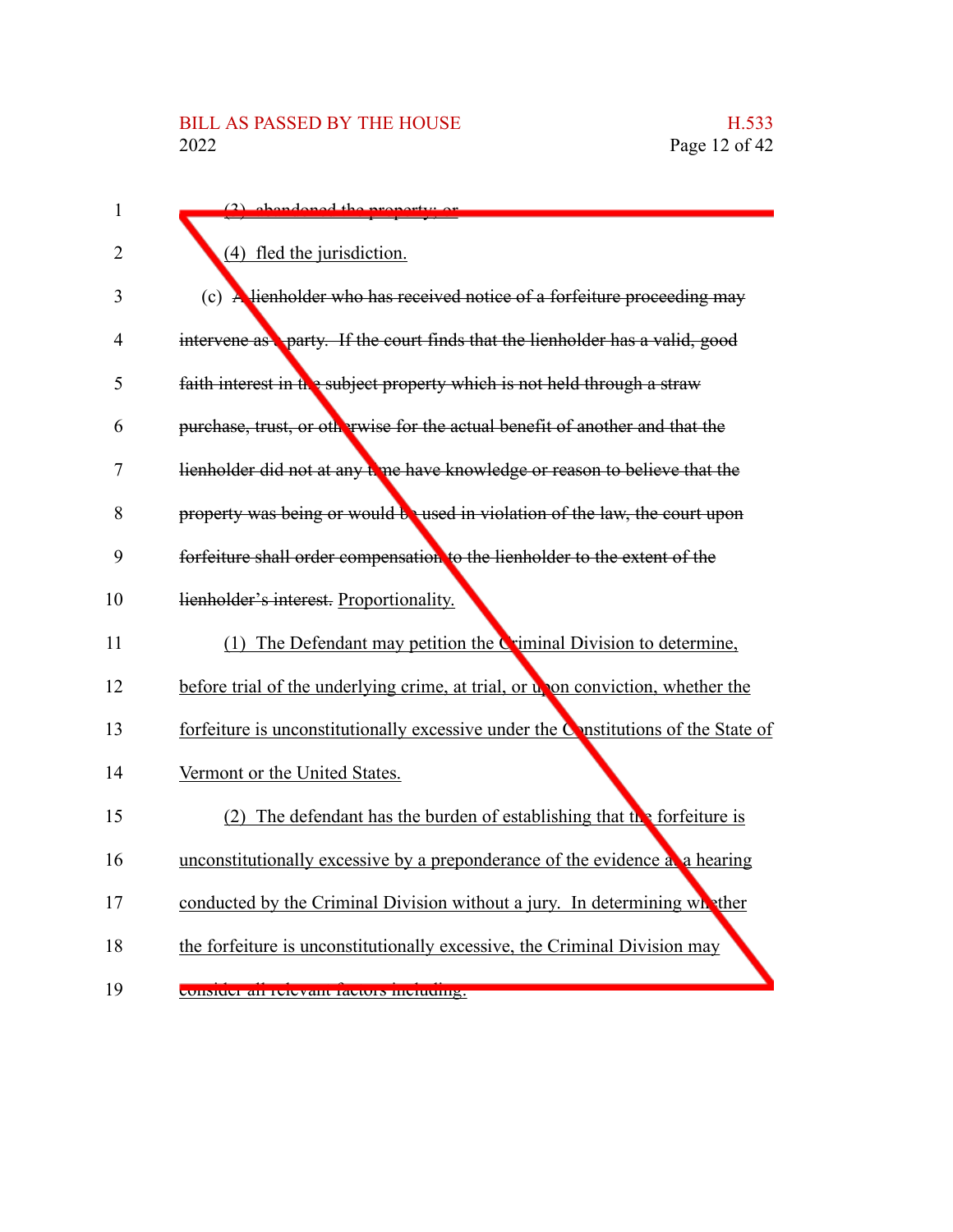| 1              | $(\Lambda)$ the coriousness of the underlying erims and its impact on the          |
|----------------|------------------------------------------------------------------------------------|
| $\overline{2}$ | con munity, including the duration of the activity, use of a firearm, and harm     |
| 3              | caused by the defendant;                                                           |
| 4              | the extent to which the defendant participated in the underlying<br><b>(В)</b>     |
| 5              | crime;                                                                             |
| 6              | the extent to which the subject property was used in committing<br>(C)             |
| 7              | the crime;                                                                         |
| 8              | (D) whether the underlying crime was completed or attempted;                       |
| 9              | (E) the hardship to the defendant if the forfeiture of a motor vehicle             |
| 10             | would deprive the defendant of the defendant's livelihood; and                     |
| 11             | (F) if forfeiture of the subject property is an undue hardship to the              |
| 12             | defendant's family.                                                                |
| 13             | (3) In determining the value of the instrumentality subject to forfeiture,         |
| 14             | the Criminal Division may consider all relevant faces related to the fair market   |
| 15             | value of the property.                                                             |
| 16             | (4) The Criminal Division shall not consider the value of the subject              |
| 17             | property to the State in determining whether the forfeiture is un constitutionally |
| 18             | excessive.                                                                         |
| 19             | (d) The court shall not order the forfeiture of property if an owner,              |
| 20             | owner, or person who regularly uses the property, other than the defendant,        |
| 21             | shows by a preponderance or the evidence that the owner, to owner, or regular      |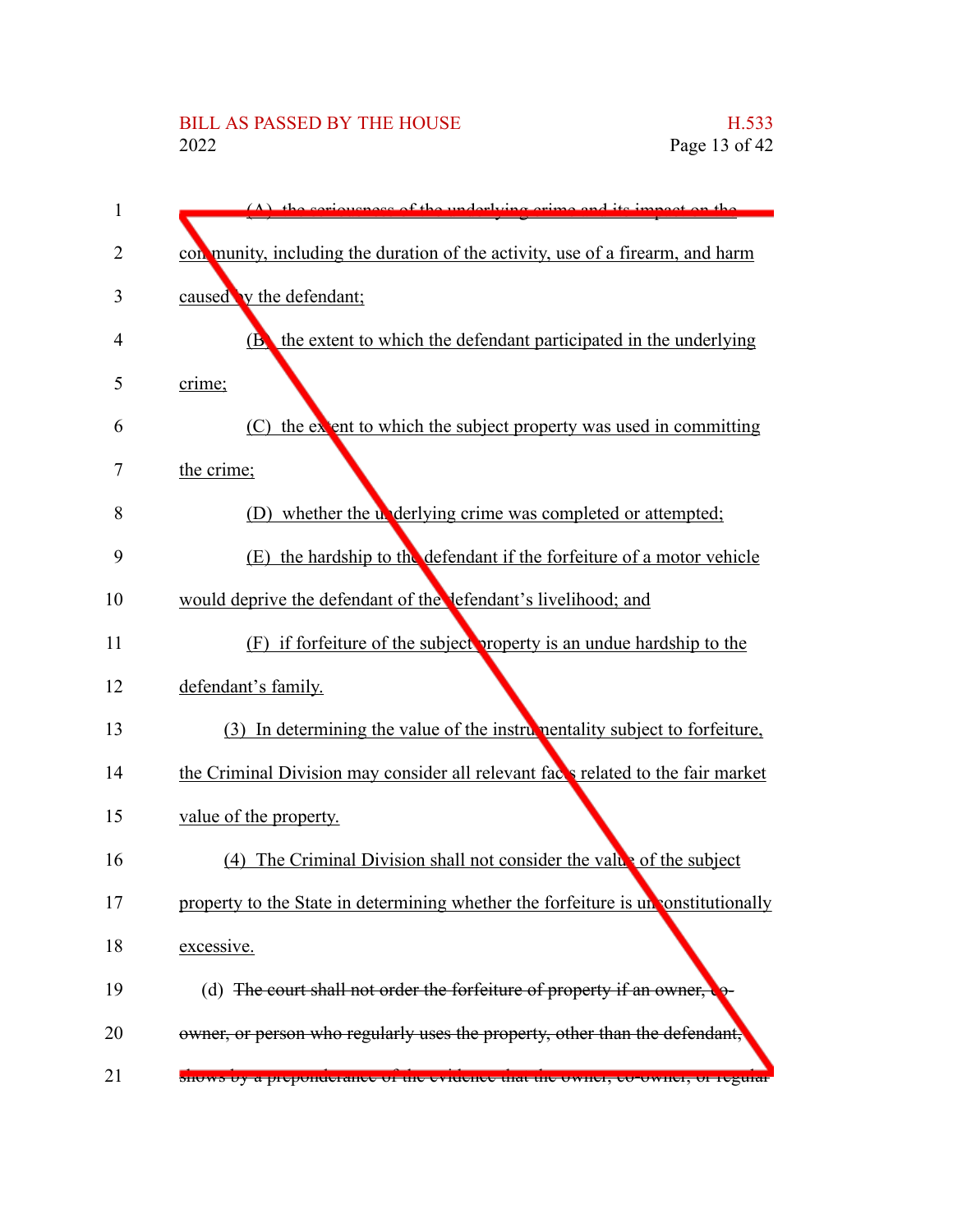## BILL AS PASSED BY THE HOUSE H.533<br>2022 Page 14 of 42

| $\mathbf{1}$   | did not consent to or heve eny express or implied knowledge that the              |
|----------------|-----------------------------------------------------------------------------------|
| 2              | property was being or was intended to be used in a manner that would subject      |
| 3              | the property to forfeiture, or that the owner, co-owner, or regular user had no   |
| $\overline{4}$ | reasonable opportunity or capacity to prevent the defendant from using the        |
| 5              | property. Lien plder hearing. The Criminal Division shall not order the           |
| 6              | forfeiture of properly subject to a lienholder's interest without a hearing upon  |
| 7              | petition by the lienholder, other than the defendant. A lienholder who has        |
| 8              | received notice of a criminal forfeiture proceeding may petition the Criminal     |
| 9              | Division at any time before it evers judgement in the prosecution of the          |
| 10             | underlying offense or grants a moth in pursuant to subsection (b) of this         |
| 11             | section. The Criminal Division shall hear the petition within 30 days after its   |
| 12             | filing or at the court's discretion. The hearing shall be conducted by the        |
| 13             | Criminal Division without a jury and the hearing may be consolidated with         |
| 14             | any other hearing before the trial in the underlying rosecution. If a lienholder  |
| 15             | shows by a preponderance of the evidence that the lient plder has a valid, good   |
| 16             | faith interest in the subject property that is not held through a straw purchase, |
| 17             | trust, or otherwise for the actual benefit of another and that the ienholder did  |
| 18             | not at any time have actual knowledge or reason to believe that the property      |
| 19             | was being or would be used in violation of the law, the Criminal Division shall   |
| 20             | order compensation to the lienholder to the extent of value of the lienholder's   |
| 21             | <b>IIIterest.</b>                                                                 |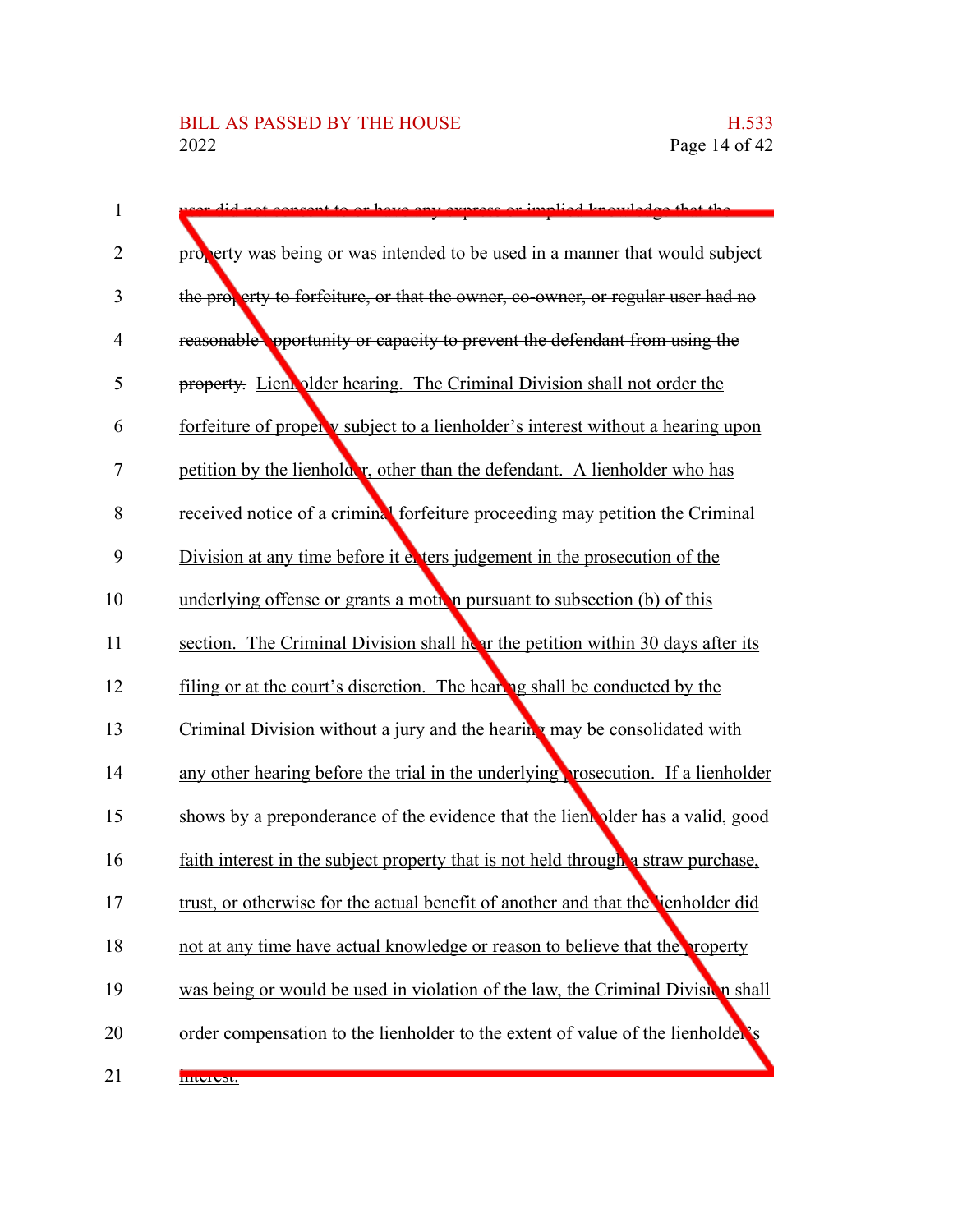| $\mathbf{1}$   | (a) The proceeding shall be equinct the property and shall be deemed                         |
|----------------|----------------------------------------------------------------------------------------------|
| $\overline{2}$ | eiv <sup>1</sup> in nature. The State shall have the burden of proving all material facts by |
| 3              | clear and convincing evidence. Innocent owner hearing. The Criminal                          |
| 4              | Division shall not order the forfeiture of property of an owner, co-owner, or                |
| 5              | person who regularly uses the property, other than the defendant, without a                  |
| 6              | hearing upon petition by the owner, co-owner, or person who regularly uses                   |
| 7              | the property.                                                                                |
| 8              | (1) An owner, co-owner, or person who regularly uses the property may                        |
| 9              | petition the Criminal Division at any time before it enters judgement in the                 |
| 10             | prosecution of the underlying offence or grants a motion pursuant to                         |
| 11             | subsection (b) of this section.                                                              |
| 12             | (2) The petition may be a simple written statement that sets forth:                          |
| 13             | (A) the right, title, or interest in the property of the owner, co-owner,                    |
| 14             | or person who regularly uses the property;                                                   |
| 15             | (B) the time and circumstances of the acquisition of the interest in                         |
| 16             | the property;                                                                                |
| 17             | (C) additional relevant facts supporting the petition; and                                   |
| 18             | (D) a request for the return of the property or other relief ought by                        |
| 19             | the owner, co-owner, or person who regularly uses the property.                              |
| 20             | (3) The Criminal Division shall hear the petition within 30 days after its                   |
| 21             | ming or at the court s discretion. The nearing shall be conducted by the                     |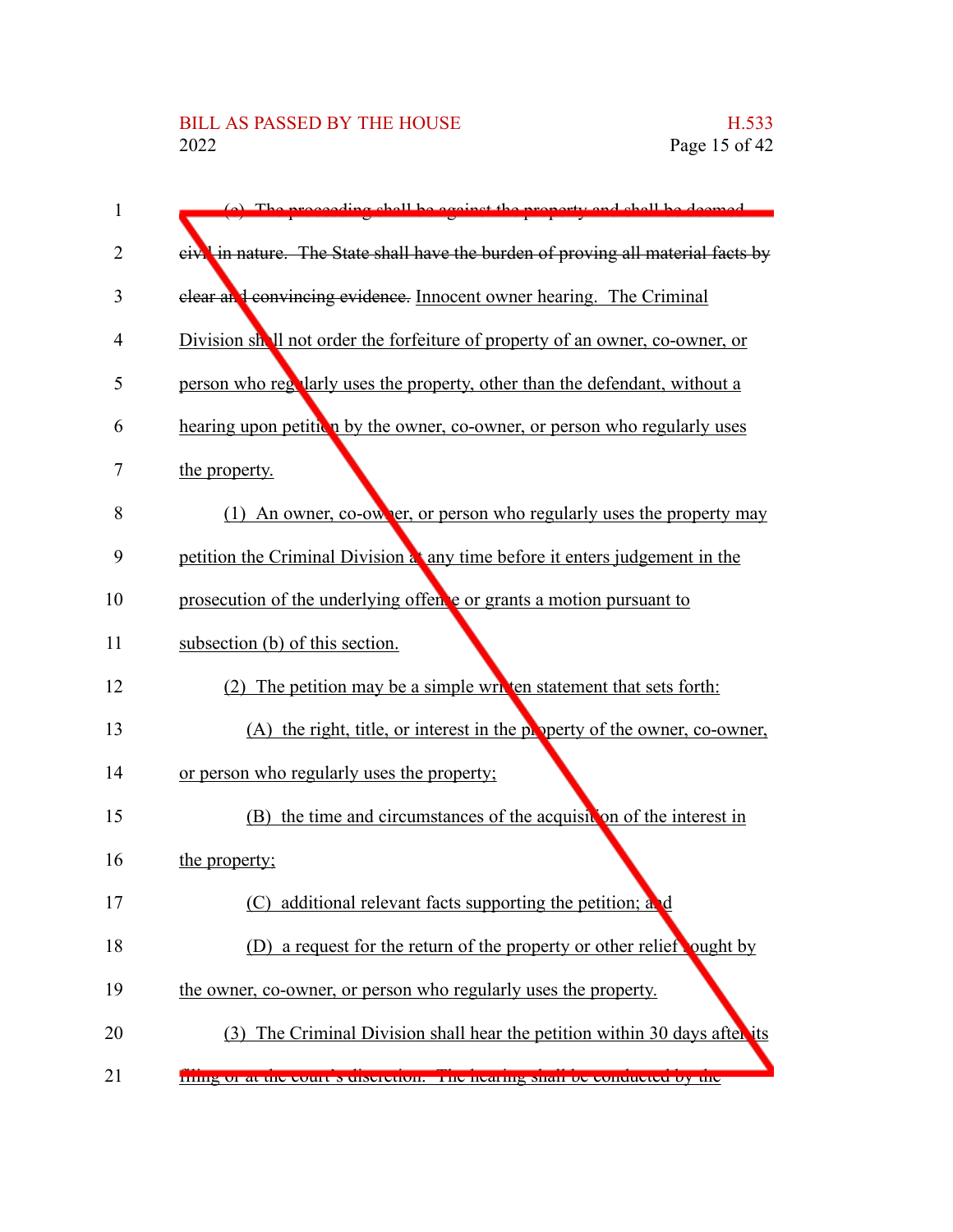| 1              | Criminal Division without a jury and the hearing may be consolidated with               |
|----------------|-----------------------------------------------------------------------------------------|
| 2              | any other hearing before the trial in the underlying prosecution.                       |
| 3              | The owner, co-owner, or person who regularly uses the property,                         |
| $\overline{4}$ | other than the defendant, has the burden to prove by a preponderance of the             |
| 5              | evidence the validity of ownership interest or regular use. If the owner, co-           |
| 6              | owner, or person wo regularly uses the property meets the burden, the State             |
| 7              | has the burden to prove by a preponderance of the evidence that the owner, co-          |
| 8              | owner, or regular user did not consent to or have actual knowledge that the             |
| 9              | property was being or was inter ded to be used in a manner that would subject           |
| 10             | the property to forfeiture, or that the owner, co-owner, or regular user had no         |
| 11             | reasonable opportunity or capacity to position the defendant from using the             |
| 12             | property, the Criminal Division shall order eturn of the property. As used in           |
| 13             | this subsection and subsection (d) of this section "actual knowledge" means a           |
| 14             | direct and clear awareness of information, a fact, or a condition.                      |
| 15             | (f) The court shall make findings of fact and conclusions of law and shall              |
| 16             | issue a final order. If the petition is granted, the court shall order the property     |
| 17             | held for evidentiary purposes, delivered to the State Treasurer, <b>e</b> , in the case |
| 18             | of regulated drugs or property which is harmful to the public, destroved                |
| 19             | Judgment. The Criminal Division shall enter judgment:                                   |
| 20             | dismissing the forfeiture proceeding and returning the subject                          |
| 21             | property to the rightful owner if the state rails to meet its burten in the             |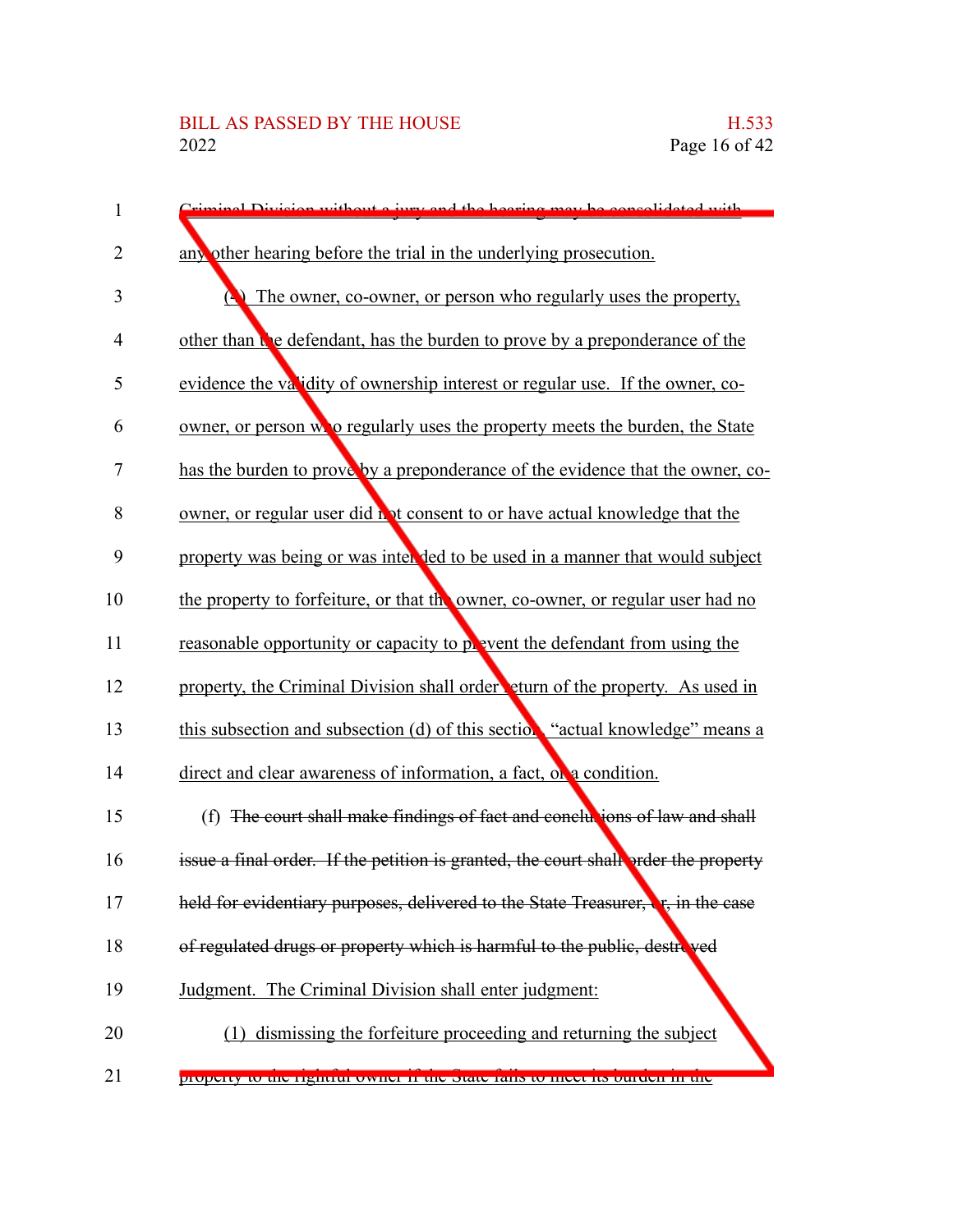| 1  | relying eviminal proceedition or the defendant's forfeiture heaving purge       |
|----|---------------------------------------------------------------------------------|
| 2  | to s bsection (a) of this section except, in the case of regulated drugs or     |
| 3  | propert that is harmful to the public, the subject property shall be destroyed; |
| 4  | (2) it refers the subject property if the State meets its burden in the         |
| 5  | underlying crin inal prosecution and the forfeiture proceedings pursuant to     |
| 6  | subsection (a) of the section; or                                               |
| 7  | (3) enter judgment following a hearing or at court's discretion pursuant        |
| 8  | to a stipulation or plea agreement.                                             |
| 9  | §4244a. APPEAL                                                                  |
| 10 | The defendant may appeal the $C$ iminal Division's decision regarding the       |
| 11 | seizure of forfeiture of property following final judgment in the forfeiture    |
| 12 | proceeding pursuant to the Vermont Rules of Criminal Procedure.                 |
| 13 | § 4245. REMISSION OR MITIGATION OF PORFEITURE TO THE                            |
| 14 | <b>STATE'S ATTORNEY</b>                                                         |
| 15 | (a) On petition filed within 90 days after completion of a forfeiture           |
| 16 | proceeding, a court that issued a forfeiture order pursuant to section 4244 of  |
| 17 | this title request by an owner, co-owner, or person who regularly uses the      |
| 18 | property, other than by the defendant, made at any time before the Criminal     |
| 19 | Division enters judgment in the prosecution of the underlying offense of grants |
| 20 | a motion pursuant to subsection (b) of section 4244 a State's Attorney may      |
| 21 | order excluse prosecutorial discretion and determine that the fortentife oc-    |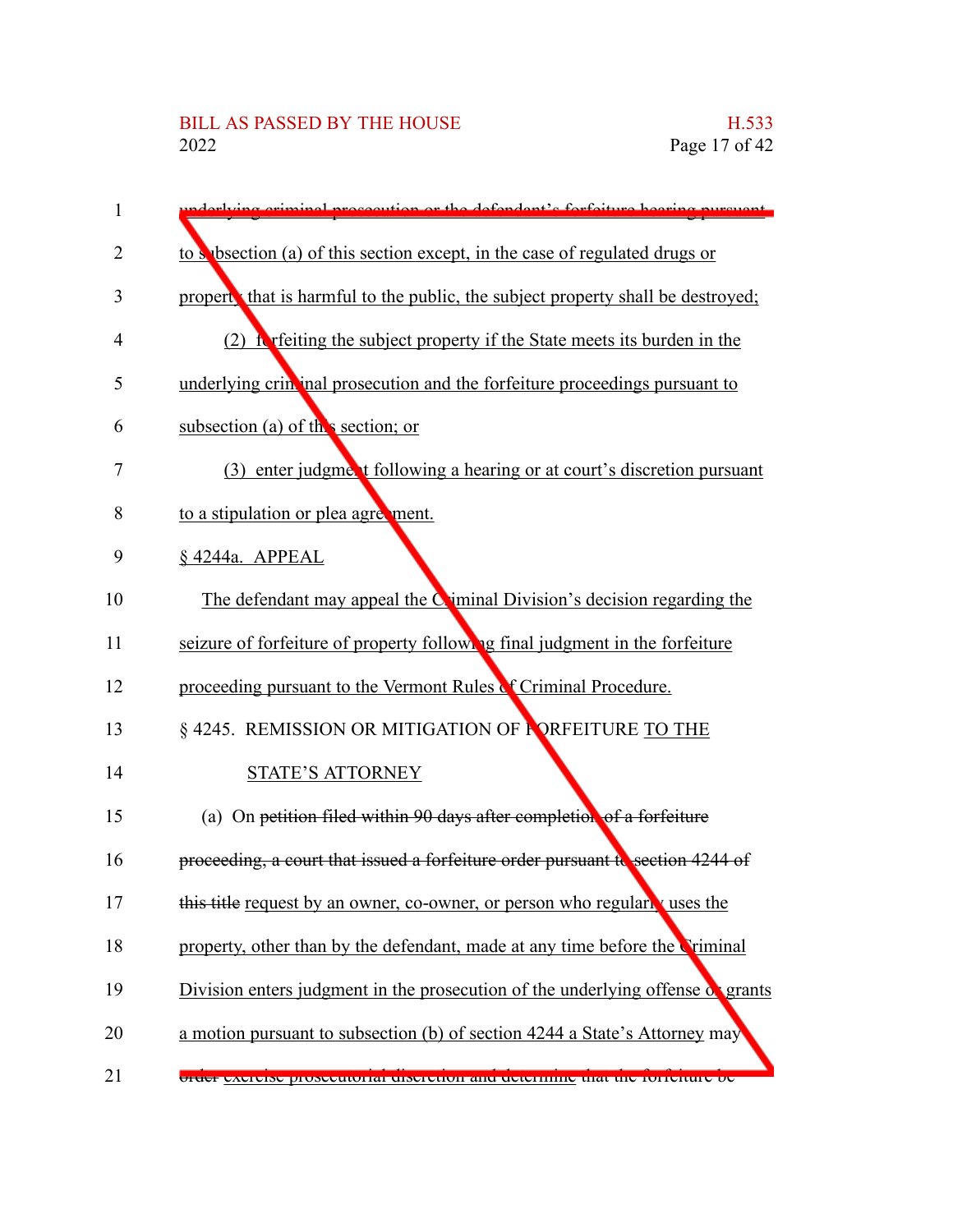| $\mathbf{1}$   | or mitigated. The petition request shall be swerp and shall include all              |
|----------------|--------------------------------------------------------------------------------------|
| 2              | information necessary for its resolution or shall describe where such                |
| 3              | information can be obtained. Upon receiving a petition request, the court            |
| $\overline{4}$ | State's Attorney shall investigate and may conduct a an hearing interview if in      |
| 5              | its the State's Atorney's judgment it would be helpful to the resolution of the      |
| 6              | petition request. The court State's Attorney shall either approve or reject the      |
| 7              | petition request within 9 30 days.                                                   |
| 8              | (b) The court State's Atto mey may remit or mitigate a forfeiture pursuant           |
| 9              | to this chapter upon finding that relief should be granted to avoid extreme          |
| 10             | hardship or upon finding that the petrioner requestor has a valid, good faith        |
| 11             | interest in the property which that is not held through a straw purchase, trust,     |
| 12             | or otherwise for the benefit of another and that the petitioner did not at any       |
| 13             | time have knowledge or reason to believe that the property was being or would        |
| 14             | be used in violation of the law.                                                     |
| 15             | * * *                                                                                |
| 16             | § 4247. DISPOSITION OF PROPERTY                                                      |
| 17             | (a) Whenever property is forfeited and delivered to the State Treasurer              |
| 18             | under this subchapter, the State Treasurer shall, $\theta$ not sooner than 90 ays of |
| 19             | the date the property is delivered, sell the property at a public sale held under    |
| 20             | 27 v.d.A. unaptu 13.                                                                 |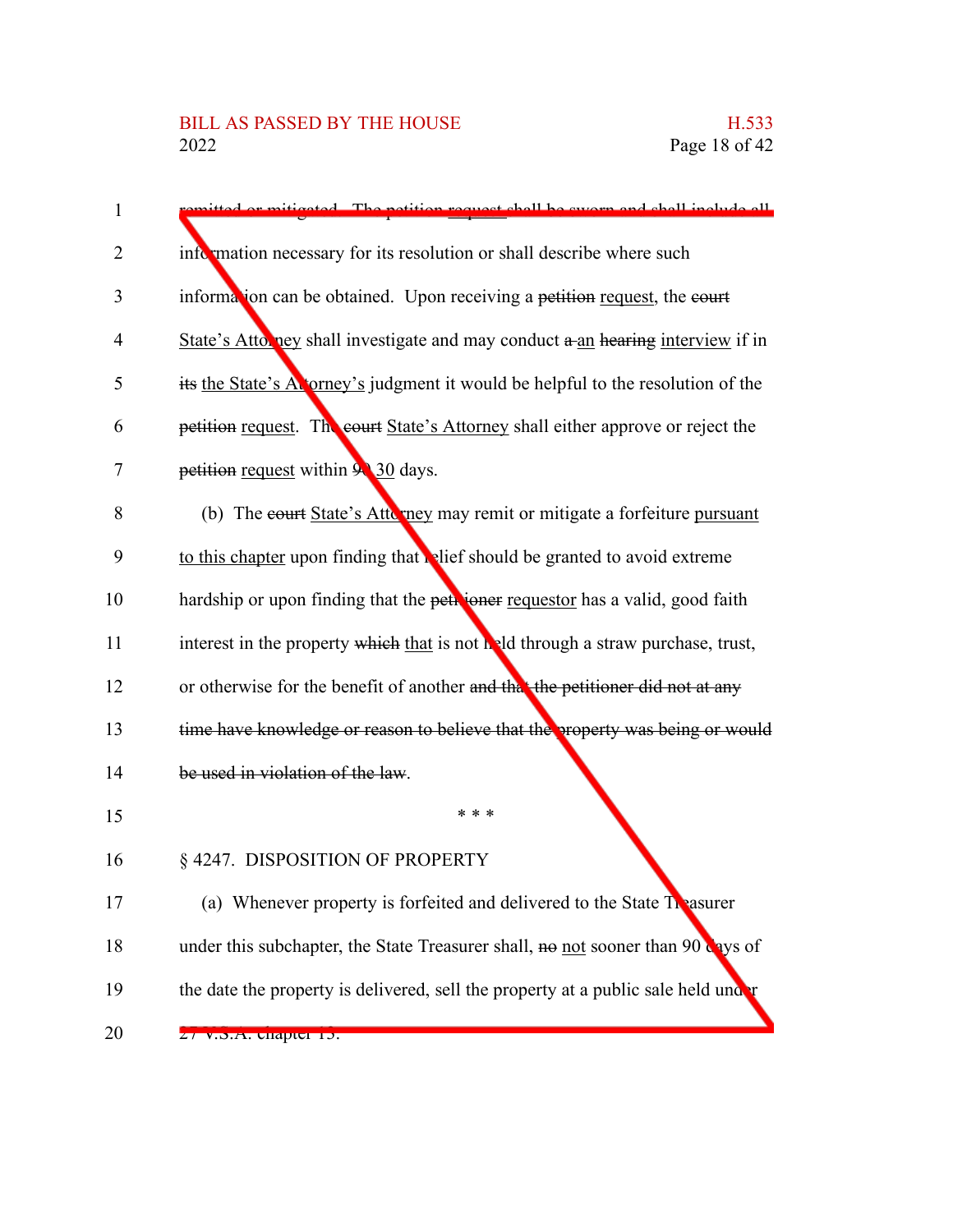| 1  | connected train the sale of forfeited property<br>non experition of ell           |
|----|-----------------------------------------------------------------------------------|
| 2  | appeals or at the Criminal Division's discretion, shall be used first to pay      |
| 3  | restitution to any victim of the underlying crime, then to offset any costs of    |
| 4  | selling the property, and then, after any liens on the property have been paid in |
| 5  | full, applied to payment of seizure, storage, and forfeiture expenses, including  |
| 6  | animal care expenses related to the underlying violation. Remaining proceeds      |
| 7  | shall be distributed as <b>Nlows</b> :                                            |
| 8  | $(1)(A)$ 45 percent shall be distributed among:                                   |
| 9  | (i) the Office of the Attorney General;                                           |
| 10 | (ii) the Department of Nate's Attorneys and Sheriffs; and                         |
| 11 | (iii) State and local law enforcement agencies;                                   |
| 12 | (iv) the Office of the Defendant General;                                         |
| 13 | (v) the Office of the Public Defender;                                            |
| 14 | (vi) court assigned attorneys; and                                                |
| 15 | (vii) the Public Defender Special Fund.                                           |
| 16 | (B) The Governor's Criminal Justice and Substance Abuse Cabinet is                |
| 17 | authorized to determine the allocations among the groups listed in subdivision    |
| 18 | (A) of this subdivision (1), and may only reimburse the prosecutor treneys        |
| 19 | and law enforcement agencies that participated in the prosecution and             |
| 20 | enforcement effort resulting in the forfeiture for expenses incurred, including   |
| 21 | controlled drug-buy money and actual expenses for involved personnel. The         |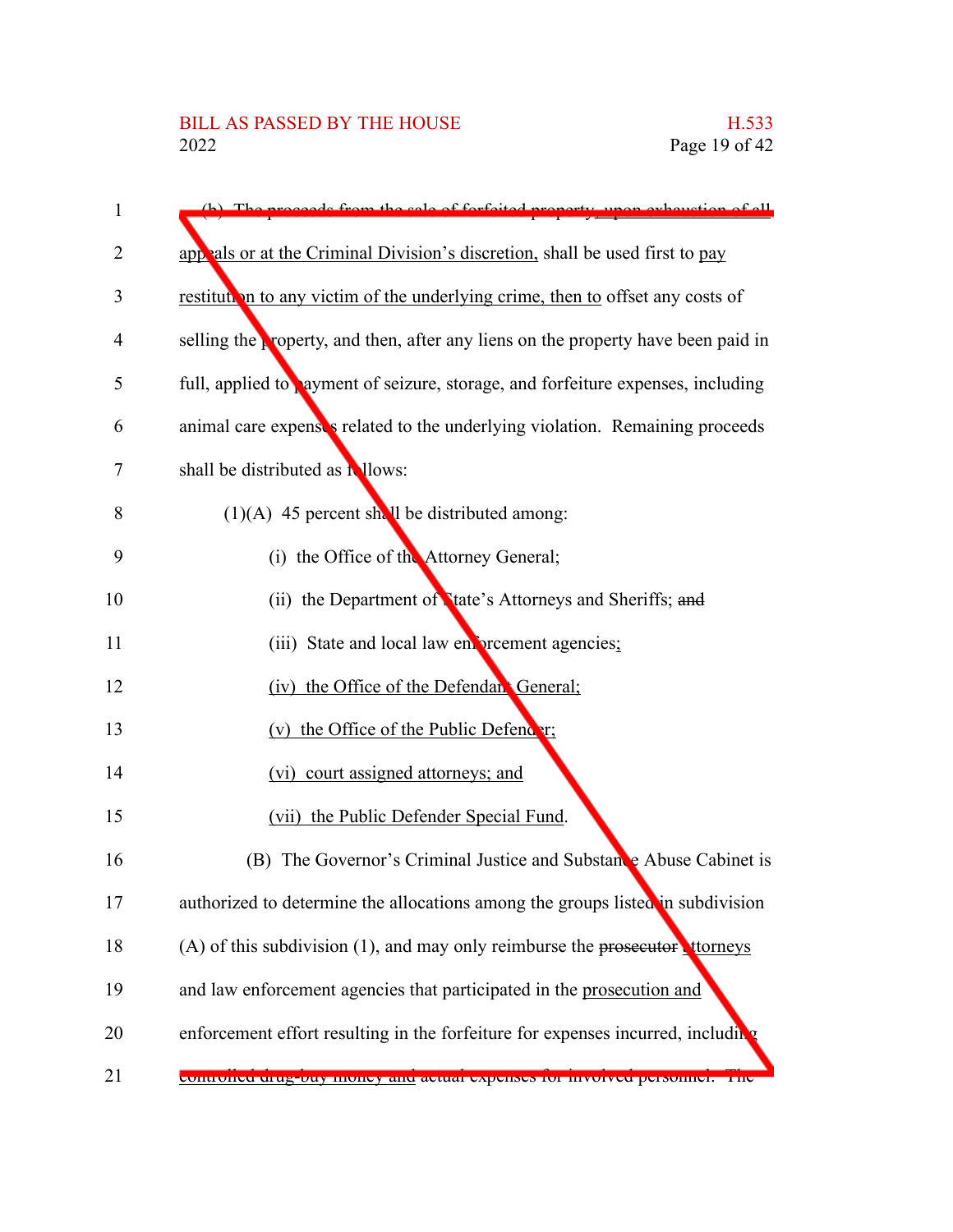# BILL AS PASSED BY THE HOUSE H.533<br>2022 Page 20 of 42

| $\mathbf{1}$   | eards shall be hold by the Treasurer until the Cabinet notifies the Treasurer.   |
|----------------|----------------------------------------------------------------------------------|
| 2              | of the allocation determinations, at which time the Treasurer shall forward the  |
| 3              | allocate amounts to the appropriate agency's operating funds.                    |
| $\overline{4}$ | (2) The remaining 55 percent shall be deposited in the General Fund.             |
| 5              | * * *                                                                            |
| 6              | § 4248a. LIMITATION ON FEDERAL ADOPTION                                          |
| 7              | (a) A State or local k w enforcement agency shall not transfer or offer for      |
| 8              | adoption property seized pursuant to this subchapter to a federal agency for the |
| 9              | purpose of forfeiture under 21 U.S.C. § 812 or other federal law unless the      |
| 10             | seized property includes U.S. currency exceeding \$100,000.00. This              |
| 11             | subsection only applies to seizure by State or local law enforcement agencies    |
| 12             | pursuant to their own authority under State law and without involvement of the   |
| 13             | U.S. government. Nothing in this subsection shall be construed to limit State    |
| 14             | or local agencies from participating in joint task forces with the U.S.          |
| 15             | government.                                                                      |
| 16             | (b) State and local law enforcement agencies are prohibited from accepting       |
| 17             | payment of any kind or distribution of forfeiture proceeds from the U.S.         |
| 18             | government if the State or local law enforcement agency violates subsection      |
| 19             | (a) of this section. Any payments or forfeiture proceeds that violate subsection |
| 20             | a) or this section shall be unceled to the state s Ocheral Pund.                 |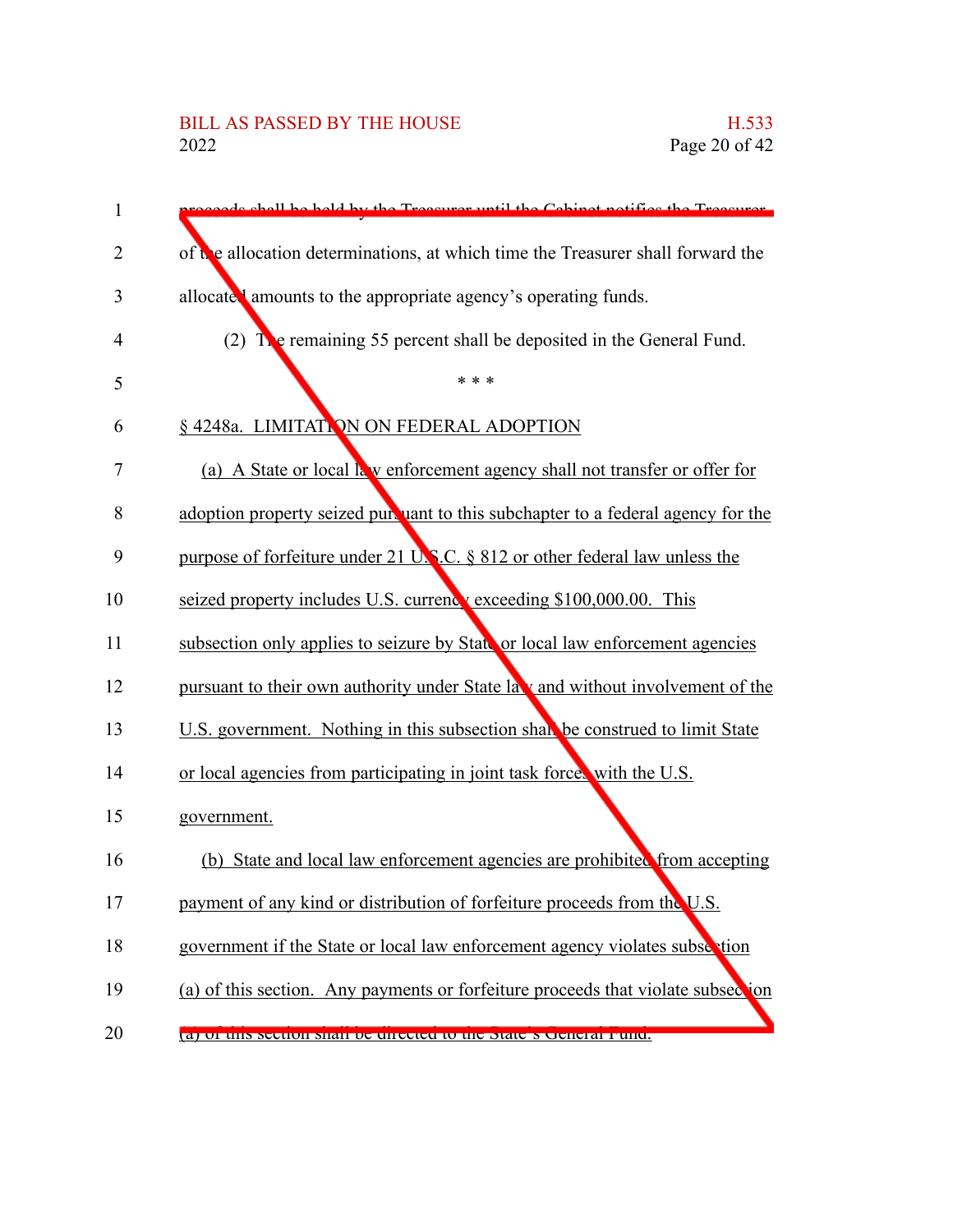| <u> THIS ACT SHAH TAKE CHECK ON</u> |  |  |
|-------------------------------------|--|--|

*Sec. 1. 4 V.S.A. § 32 is amended to read:*

*§ 32. JURISDICTION; CRIMINAL DIVISION*

*(a) The Criminal Division shall have jurisdiction to try, render judgment, and pass sentence in prosecutions for felonies and, misdemeanors, and drug forfeiture proceedings pursuant to 18 V.S.A. chapter 84, subchapter 2.*

This act shall take effect on July 1, 2022.

*(b) The Criminal Division shall have jurisdiction to try and finally determine prosecutions for violations of bylaws or ordinances of a village, town, or city, except as otherwise provided.*

*(c) The Criminal Division shall have jurisdiction of the following civil actions:*

*(1) appeals of final decisions of the Judicial Bureau;*

*(2) DUI license suspension hearings filed pursuant to 23 V.S.A. chapter 24;*

*(3) extradition proceedings filed pursuant to 13 V.S.A. chapter 159;*

*(4) drug forfeiture proceedings under 18 V.S.A. chapter 84, subchapter*

*2;*

*(5)(4) fish and wildlife forfeiture proceedings under 10 V.S.A. chapter 109;*

*(6)(5) liquor forfeiture proceedings under 7 V.S.A. chapter 19;*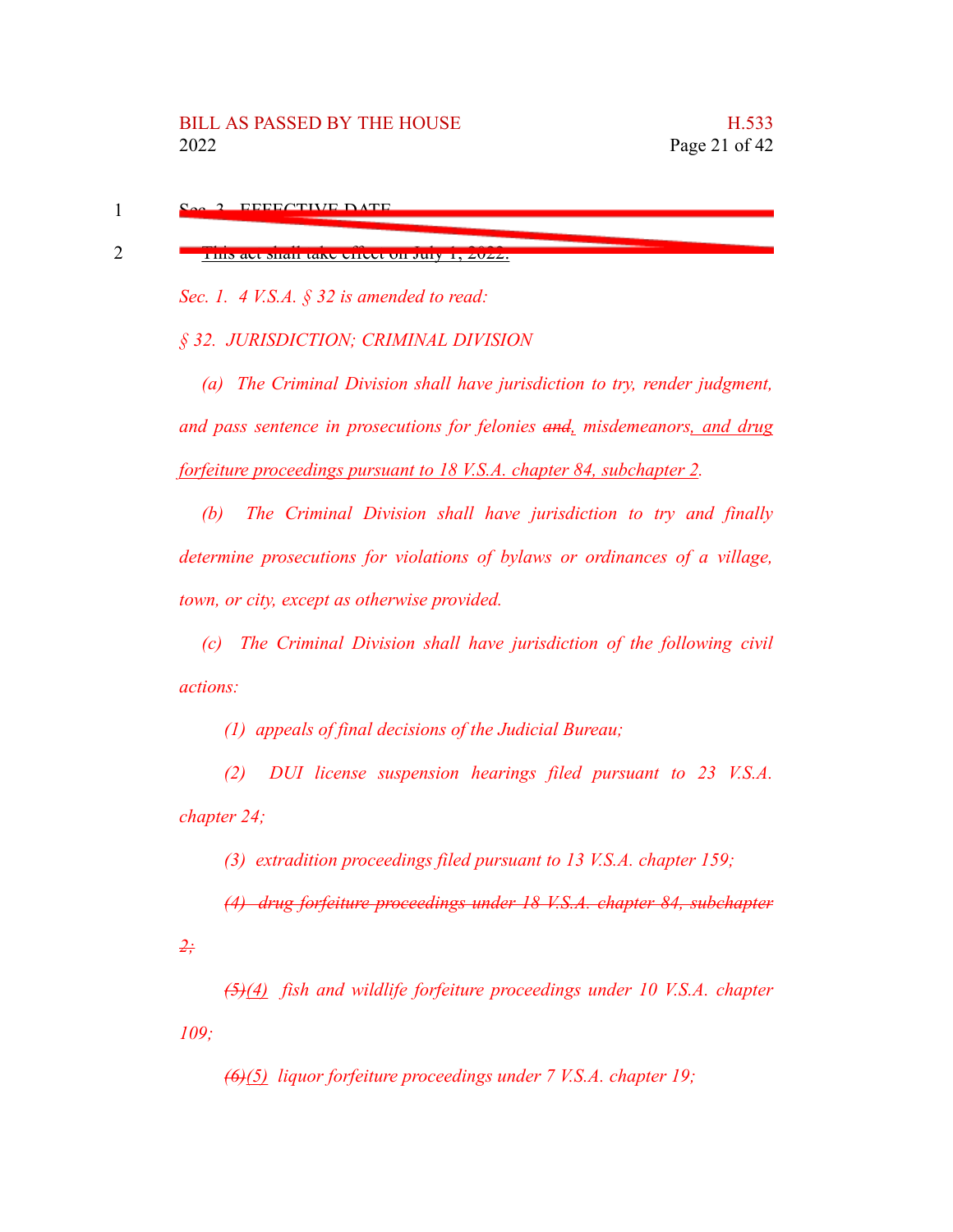*(7)(6) hearings relating to refusal to provide a DNA sample pursuant to 20 V.S.A. § 1935;*

*(8)(7) automobile forfeiture and immobilization proceedings under 23 V.S.A. chapters 9 and 13;*

*(9)(8) sex offender proceedings pursuant to 13 V.S.A. §§ 5411(e) and 5411d(f);*

*(10)(9) restitution modification proceedings pursuant to 13 V.S.A. § 7043(k);*

*(11)(10) municipal parking violation proceedings pursuant to 24 V.S.A. § 1974a(e), if the municipality has established an administrative procedure enabling a person to contest the violation, and the person has exhausted the administrative procedure;*

*(12)(11) proceedings to enforce 9 V.S.A. chapter 74, relating to energy efficiency standards for appliances and equipment;*

*(13)(12) proceedings to enforce 30 V.S.A. § 53, relating to commercial building energy standards.*

*Sec. 2. 18 V.S.A. chapter 84, subchapter 2 is amended to read:*

*Subchapter 2. Forfeiture*

*§ 4241. SCOPE*

*\* \* \**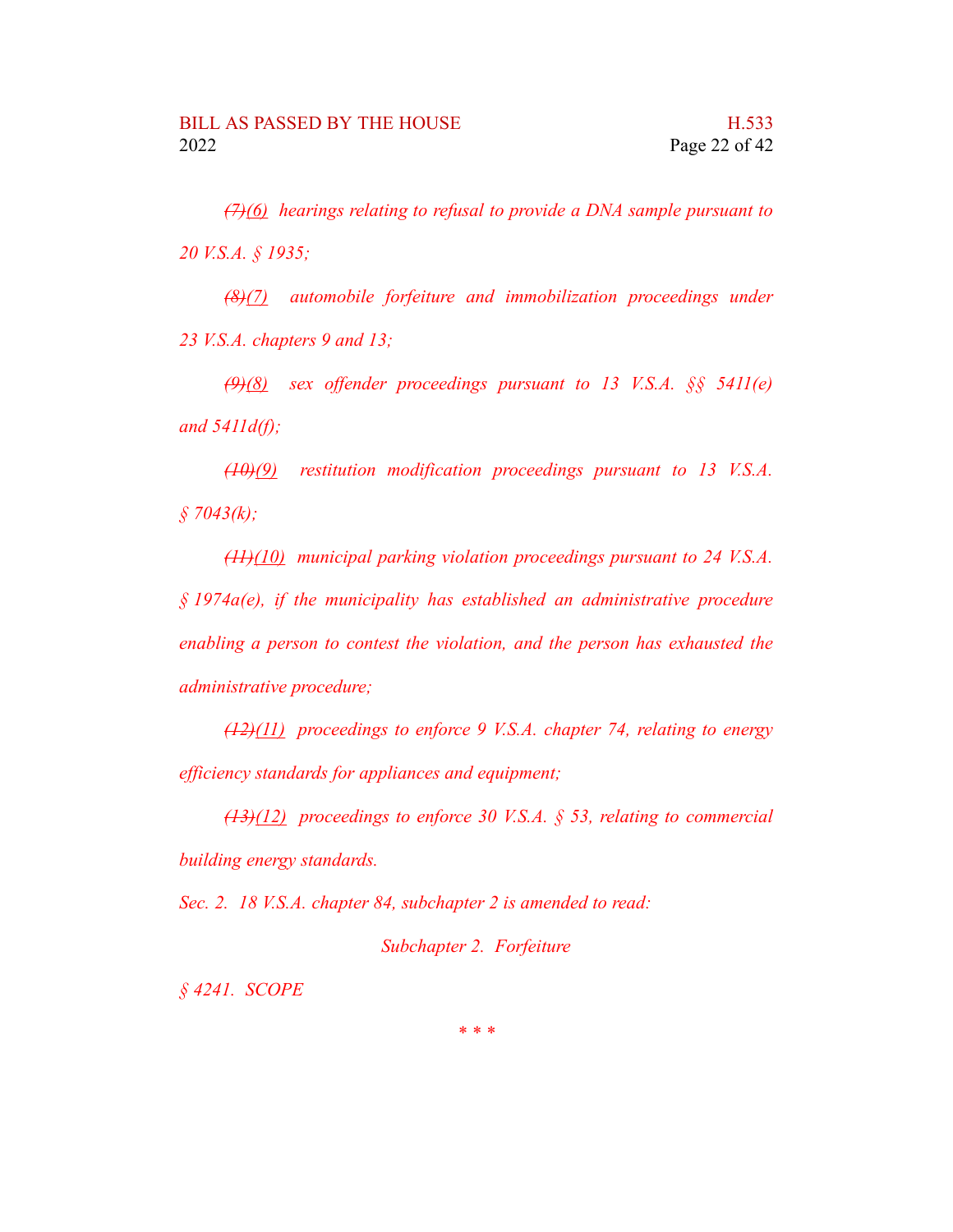*(c) Notwithstanding the provisions of this section, the following property shall not be subject to seizure and forfeiture under this subchapter:*

*(1) Homestead real property, as defined in 27 V.S.A. chapter 3.*

*(2) U.S. currency totaling \$200.00 or less.*

*(3) A motor vehicle of \$2,000.00 or less in market value.*

*(4) Stolen property and contraband. Stolen property shall be promptly returned to the rightful owner, and contraband shall be disposed of according to applicable State law. The Criminal Division of the Superior Court may impose reasonable conditions, including the use of photographic evidence, to protect access to the property subject to this subsection and its use in later proceedings.*

*(d) The Attorney General shall advise the publications that law enforcement agencies may use to establish the market value of a motor vehicle. § 4242. SEIZURE*

*(a) The court Criminal Division of the Superior Court may issue at the request of the State ex parte a preliminary order or process to seize or secure property for which forfeiture is sought and to provide for its custody. Process for seizure of such property shall issue only upon a showing of probable cause that the property is subject to forfeiture. Application therefor for a preliminary order or process and issuance, execution, and return of the order or process shall be subject to provisions of applicable law.*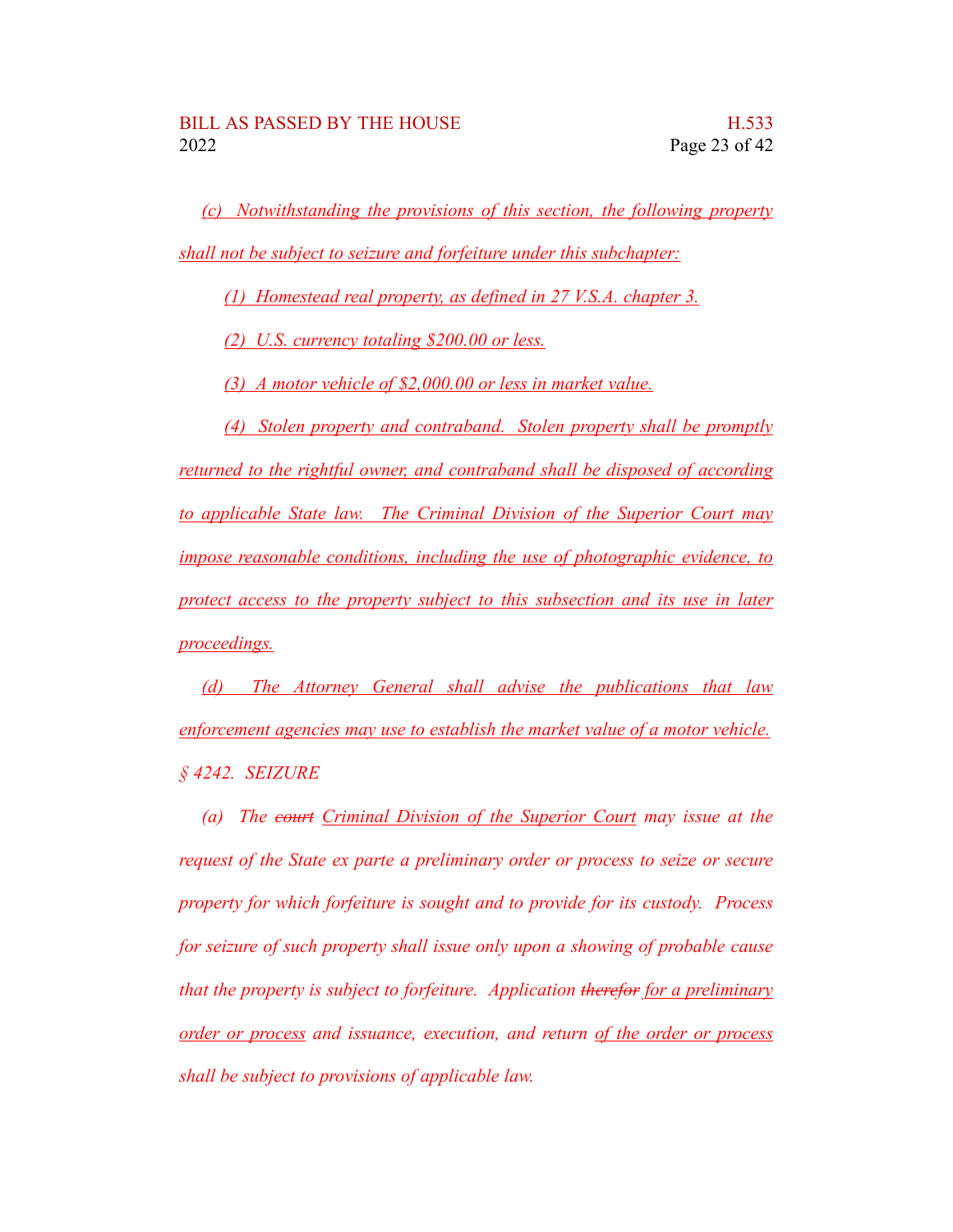*(b) Any property subject to forfeiture under this subchapter may be seized upon process. Seizure without process may be made when:*

*(1) the seizure is incident to an arrest with probable cause or a search under a valid search warrant;*

*(2) the property subject to seizure has been the subject of a prior judgment in favor of the State in a forfeiture proceeding under this subchapter; or*

*(3) the seizure is incident to a valid warrantless search.*

*(c) The State may temporarily secure property pending a request of the State ex parte for a preliminary order or process pursuant to this section.*

*(c)(d) If property is seized without process under subdivision (b)(1) or (3) of this section and the State intends to seek forfeiture under this subchapter, the State shall forthwith petition the court Criminal Division for a preliminary order or process under subsection (a) of this section.*

*(d)(e) Notwithstanding subsection 4241(b) of this title, all regulated drugs the possession of which is prohibited under this chapter are contraband and shall be automatically forfeited to the State and destroyed.*

*§ 4242a. PROMPT POSTSEIZURE PROCEEDINGS*

*(a) Following the seizure of property for which the State seeks forfeiture pursuant to section 4241 of this title, a defendant or any owner, co-owner, or regular user of the property has a right to a prompt postseizure hearing.*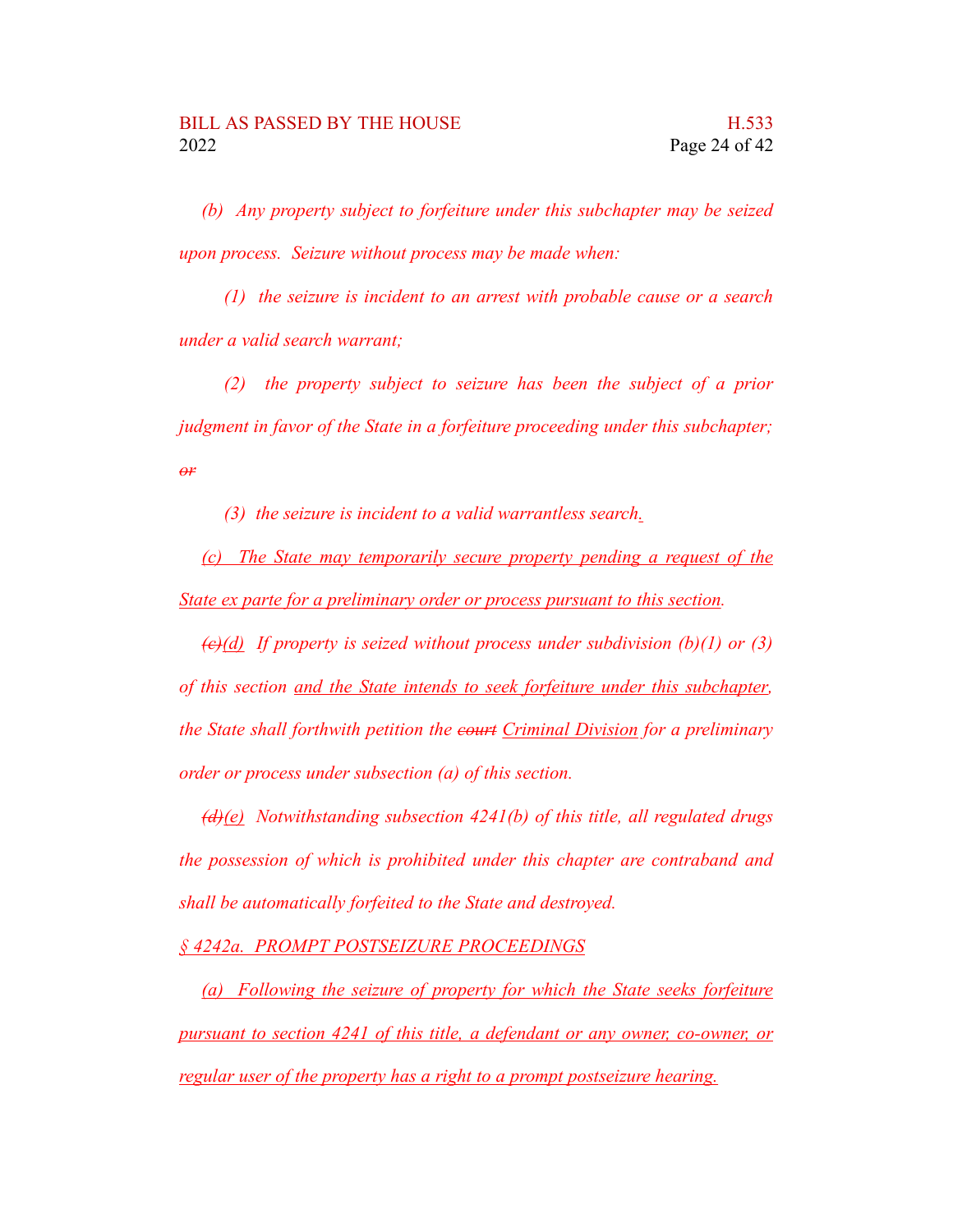*(b) A defendant, owner, co-owner, or regular user may petition the Criminal Division having jurisdiction for a prompt postseizure hearing.*

*(c) The State shall notify any owner, co-owner, or regular user of the property of which the State is aware, after a reasonable search of public records, that property has been seized pursuant to this subchapter, and the owner, co-owner, or regular user of the property may request a prompt postseizure hearing.*

*(d) The Criminal Division shall hold a prompt postseizure hearing:*

*(1) as a separate hearing; or*

*(2) at the same time as a hearing pursuant to Rule 41(f) of the Vermont Rules of Criminal Procedure, a probable cause determination, a postarraignment hearing, or other pretrial hearing.*

*(e) A party, by agreement of all parties or for good cause shown, may move for an extension of the hearing date. Any motion may be supported by an affidavit, sworn statement, or other submission.*

*(f) The Criminal Division shall order the return of the seized property if it finds:*

*(1) the seizure was invalid;*

*(2) a criminal charge has not been filed and no extension of the filing period established under this section is available;*

*(3) the property is not reasonably required to be held as evidence; or*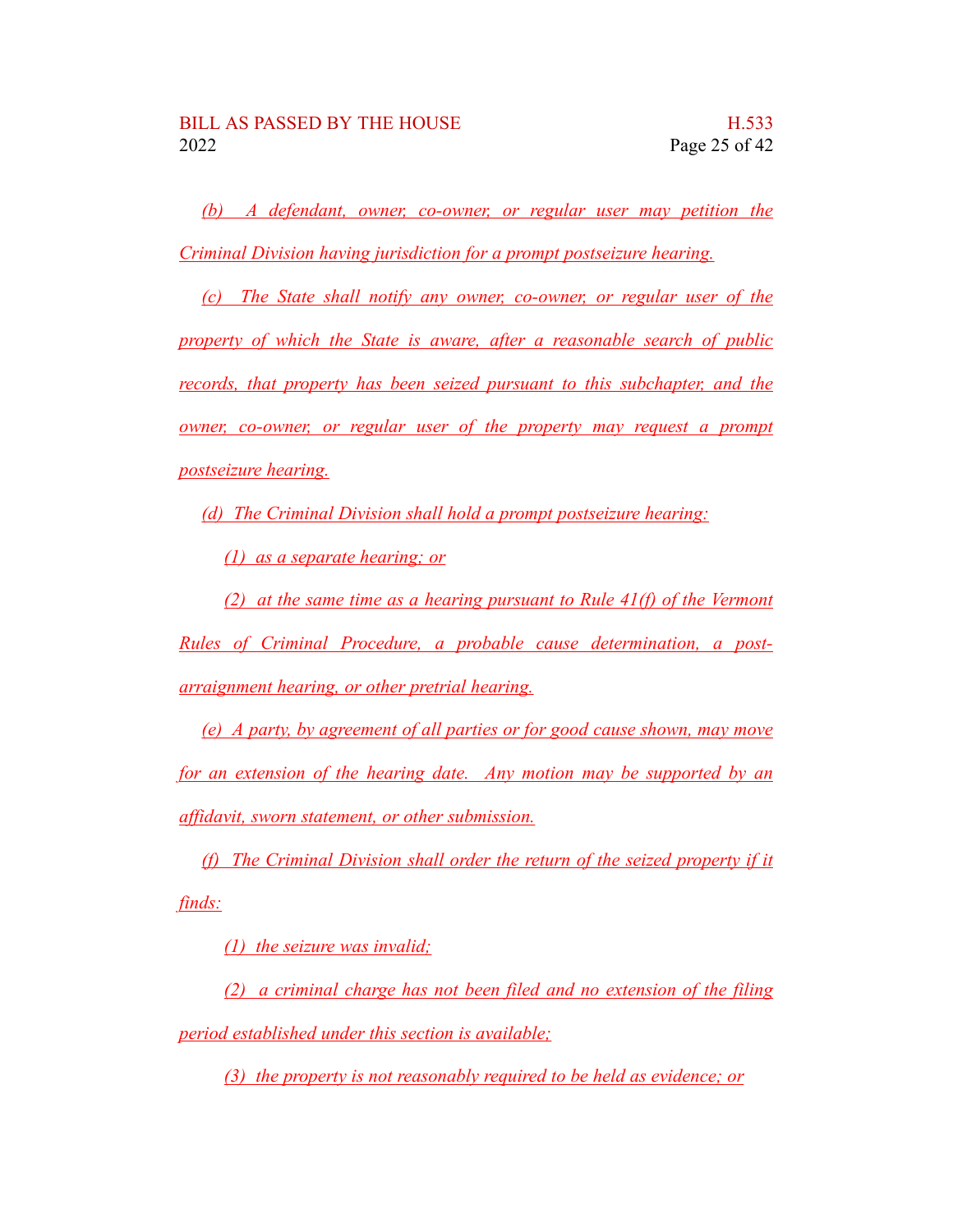*(4) the final judgment will likely be in favor of the defendant or any other person with an interest in the property.*

*(g) The provisions of this section do not apply to contraband.*

*§ 4243. JUDICIAL CRIMINAL FORFEITURE PROCEDURE*

*(a) Conviction or agreement required. An asset is subject to forfeiture by judicial determination as a criminal sanction under section 4241 of this title and 13 V.S.A. § 364 if:*

*(1) a person is convicted of the criminal offense related to the action for forfeiture and the State establishes by clear and convincing evidence that the property is an instrument of or represents the proceeds of the underlying offense; or*

*(2) a person enters into an a plea agreement or other agreement with the prosecutor, including an agreement under which he or she the person is not charged with a criminal offense related to the action for forfeiture subjecting the person to forfeiture under section 4241 of this title; or*

*(3) a person is granted immunity or a reduced punishment, with or without the filing of a criminal charge, in exchange for testifying or assisting a law enforcement investigation or prosecution.*

*(b) Evidence. The State may introduce into evidence in the judicial forfeiture case the fact of a conviction in the Criminal Division Discovery.*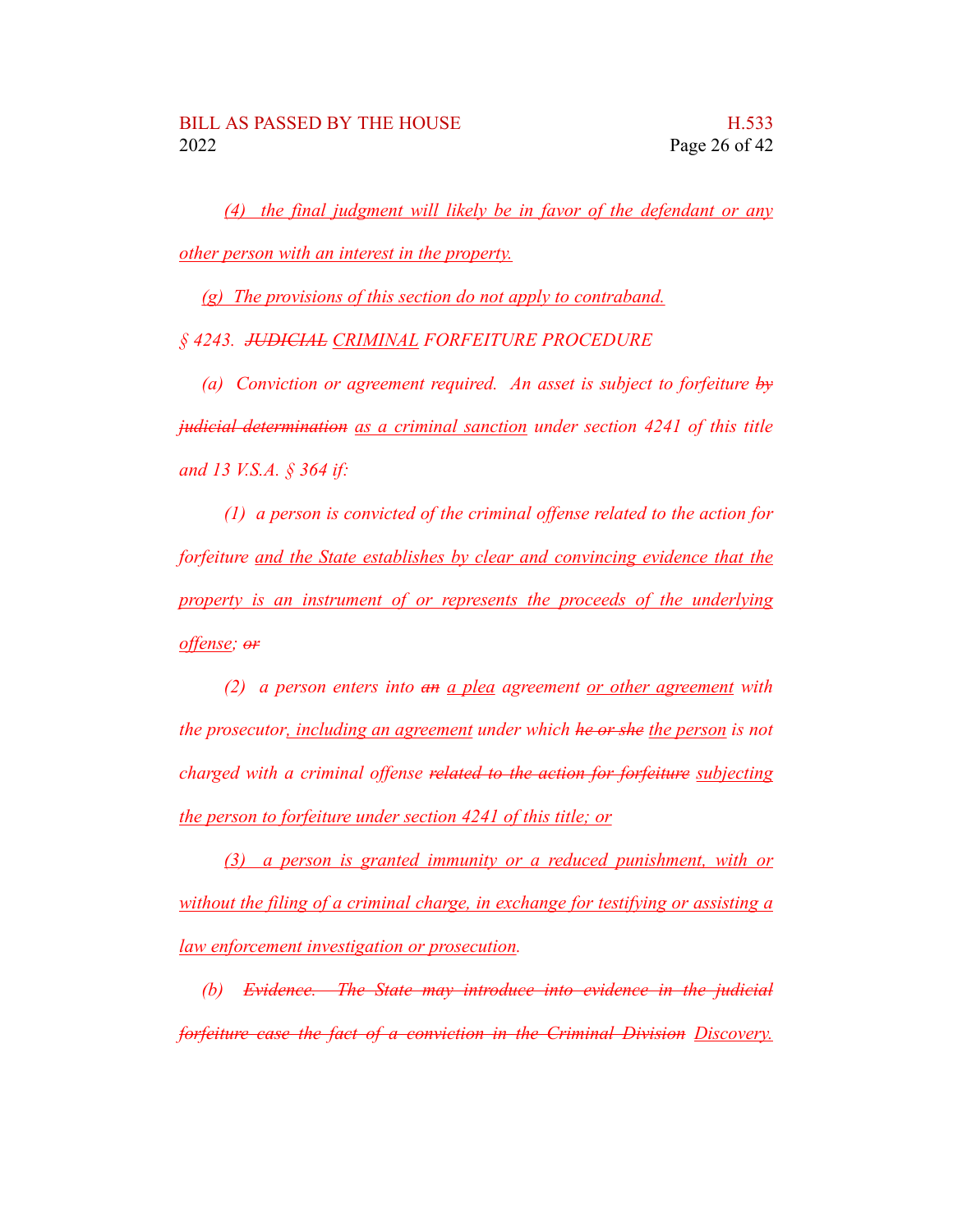*Discovery related to the criminal forfeiture proceeding is subject to the Vermont Rules of Criminal Procedure.*

*(c) Burden of proof. The State bears the burden of proving by clear and convincing evidence that the property is an instrument of or represents the proceeds of the underlying offense.*

*(d) Notice. Within 60 days from when the seizure occurs, the State shall notify any owners, possessors, and lienholders of the property of the action, if known or readily ascertainable. Upon motion by the State, a court may extend the time period for sending notice for a period not to exceed 90 days for good cause shown. Notice of proposed forfeiture.*

*(1) The loss of property subject to forfeiture shall be considered as a criminal sanction as part of and following the prosecution of the crime that subjects the individual with an interest in the property to forfeiture of property pursuant to section 4241 of this title. Upon the State's determination that it will seek forfeiture, the State shall file a Notice of Proposed Forfeiture as shall be a separate document not later than 30 days prior to trial or at the Criminal Division's discretion. The Notice of Proposed Forfeiture shall include the following information:*

*(A) the facts upon which the forfeiture is requested, including a description of the property subject to forfeiture and the type and quantity of regulated drug involved;*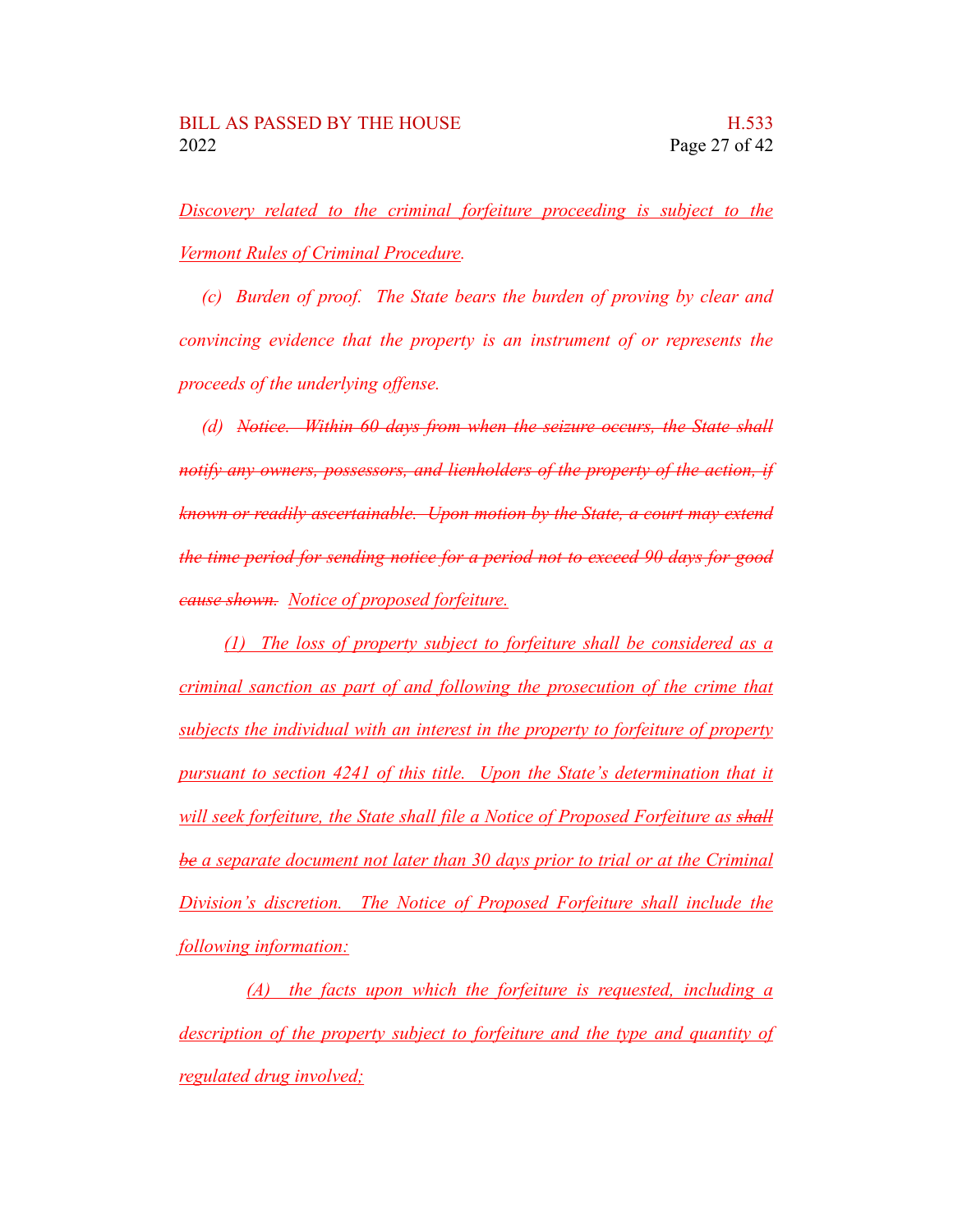*(B) the time, date, and place of the seizure;*

*(C) the names of the apparent owner or owners, lienholders who have properly recorded their interests, and any other person appearing to have an interest, and, in the case of a conveyance, the name of the person holding title; the registered owner; and the make, model, and year of the conveyance;*

*(D) the current location and custodian of the seized property; and*

*(E) warning that seized property may be forfeited as a sanction related to the crime for which the individual was charged, as part of a sentencing consideration, as part of a plea agreement, or through other means for the court to oversee.*

*(2) The Notice of Potential Collateral Consequences of Conviction required pursuant to 13 V.S.A. chapter 231 shall include notification of the provisions of this subchapter.*

*(3) The State shall serve the Notice in accordance with the Vermont Rules of Criminal Procedure. The State shall inform any owners, possessors, and lienholders of the property of the action, if known or readily ascertainable. In addition, the State shall cause the Notice to be published in a newspaper of general circulation in the State, as ordered by the Criminal Division.*

*(4) The Notice shall not be read to the jury of the underlying prosecution.*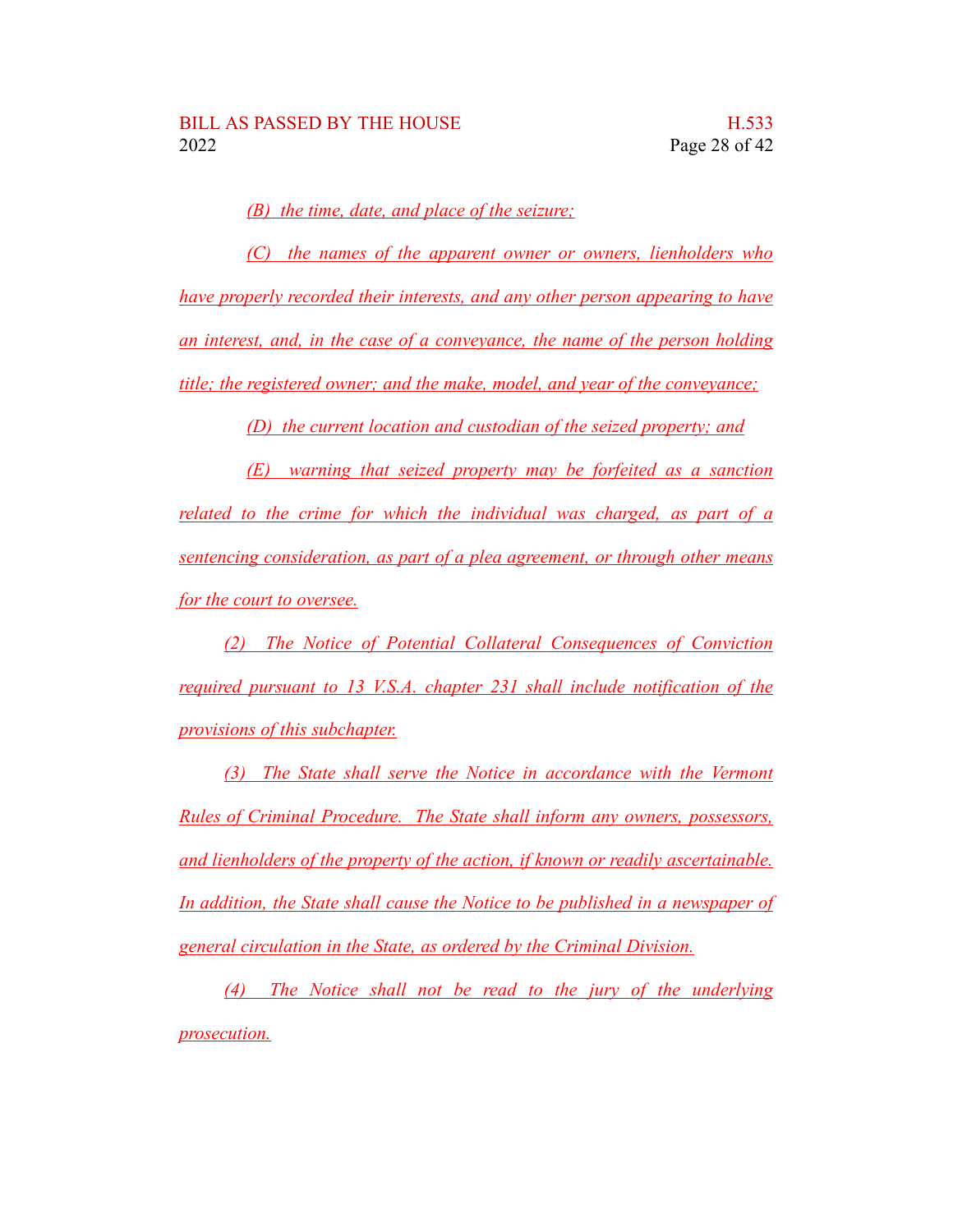*(5) The State may amend the Notice at any time before trial of the underlying prosecution.*

*(6) The Criminal Division may grant an unlimited number of 30-day extensions for the filing of the Notice if, for each extension, the court determines that probable cause is shown and additional time is warranted.*

*(e) Return of property. If notice is not sent in accordance with subsection (d) of this section, and no time extension is granted or the extension period has expired, the law enforcement agency shall return the property to the person from whom the property was seized. An agency's return of property due to lack of proper notice does not restrict the agency's authority to commence a forfeiture proceeding at a later time. Nothing in this subsection shall require the agency to return contraband, evidence, or other property that the person from whom the property was seized is not entitled to lawfully possess.*

*(f) Filing of petition. The State shall file a petition for forfeiture of any property seized under section 4242 of this title promptly, but not more than 14 days from the date the preliminary order or process is issued. The petition shall be filed in the Superior Court of the county in which the property is located or in any court with jurisdiction over a criminal proceeding related to the property.*

*(g) Service of petition. A copy of the petition shall be served on all persons named in the petition as provided for in Rule 4 of the Vermont Rules of Civil*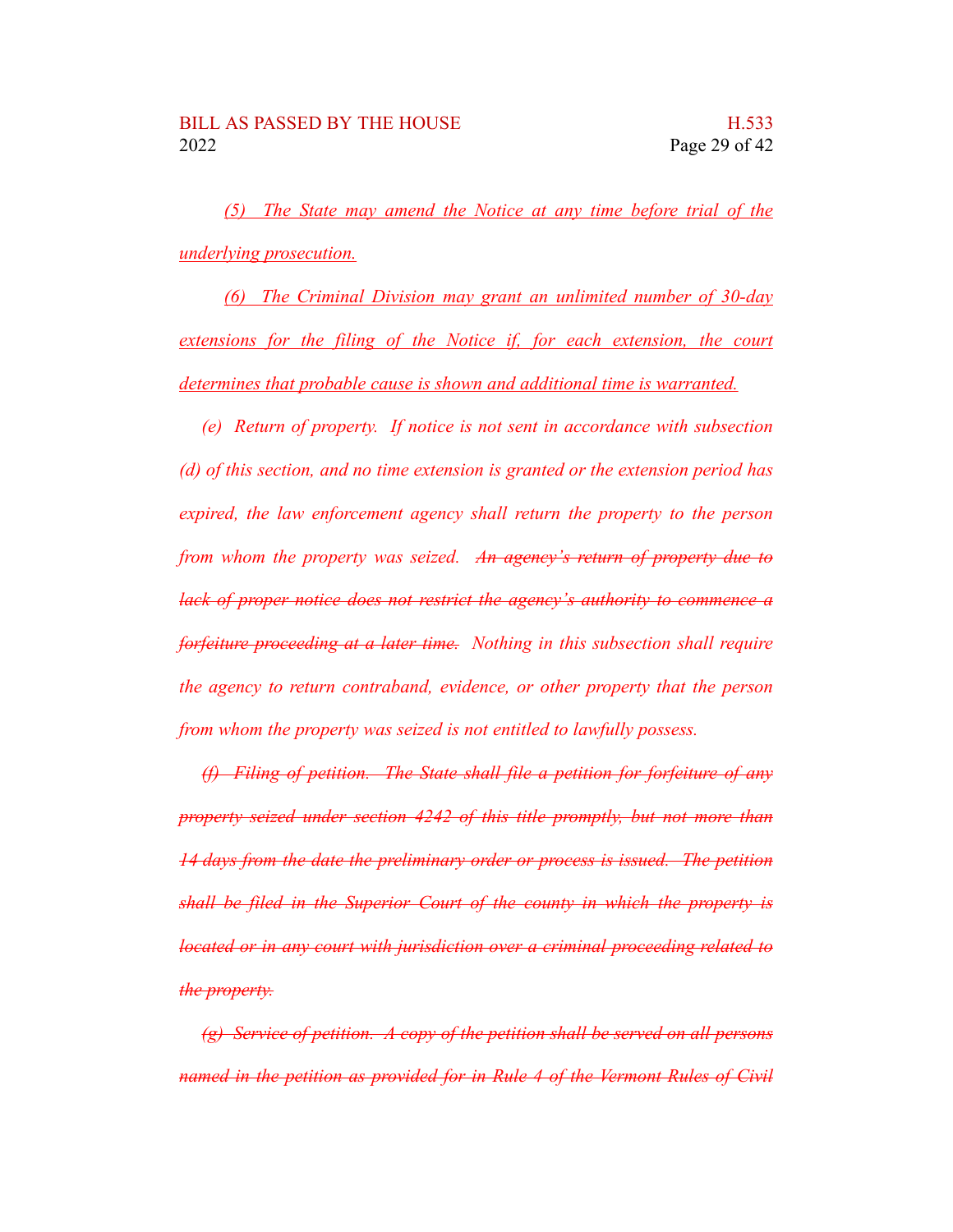*Procedure. In addition, the State shall cause notice of the petition to be published in a newspaper of general circulation in the State, as ordered by the court. The petition shall state:*

*(1) the facts upon which the forfeiture is requested, including a description of the property subject to forfeiture, and the type and quantity of regulated drug involved;*

*(2) the names of the apparent owner or owners, lienholders who have properly recorded their interests, and any other person appearing to have an interest; and, in the case of a conveyance, the name of the person holding title, the registered owner, and the make, model, and year of the conveyance.*

*§ 4244. FORFEITURE HEARING HEARINGS*

*(a) Within 60 days following service of notice of seizure and forfeiture under section 4243 of this title, a claimant may file a demand for judicial determination of the forfeiture. The demand must be in the form of a civil complaint accompanied by a sworn affidavit setting forth the facts upon which the claimant intends to rely, including, if relevant, the noncriminal source of the asset or currency at issue. The demand must be filed with the court administrator in the county in which the seizure occurred. Defendant's forfeiture hearing. The Criminal Division shall consider the loss of property subject to forfeiture as a criminal sanction as part of and following the prosecution of the underlying crime. The Criminal Division has discretion to*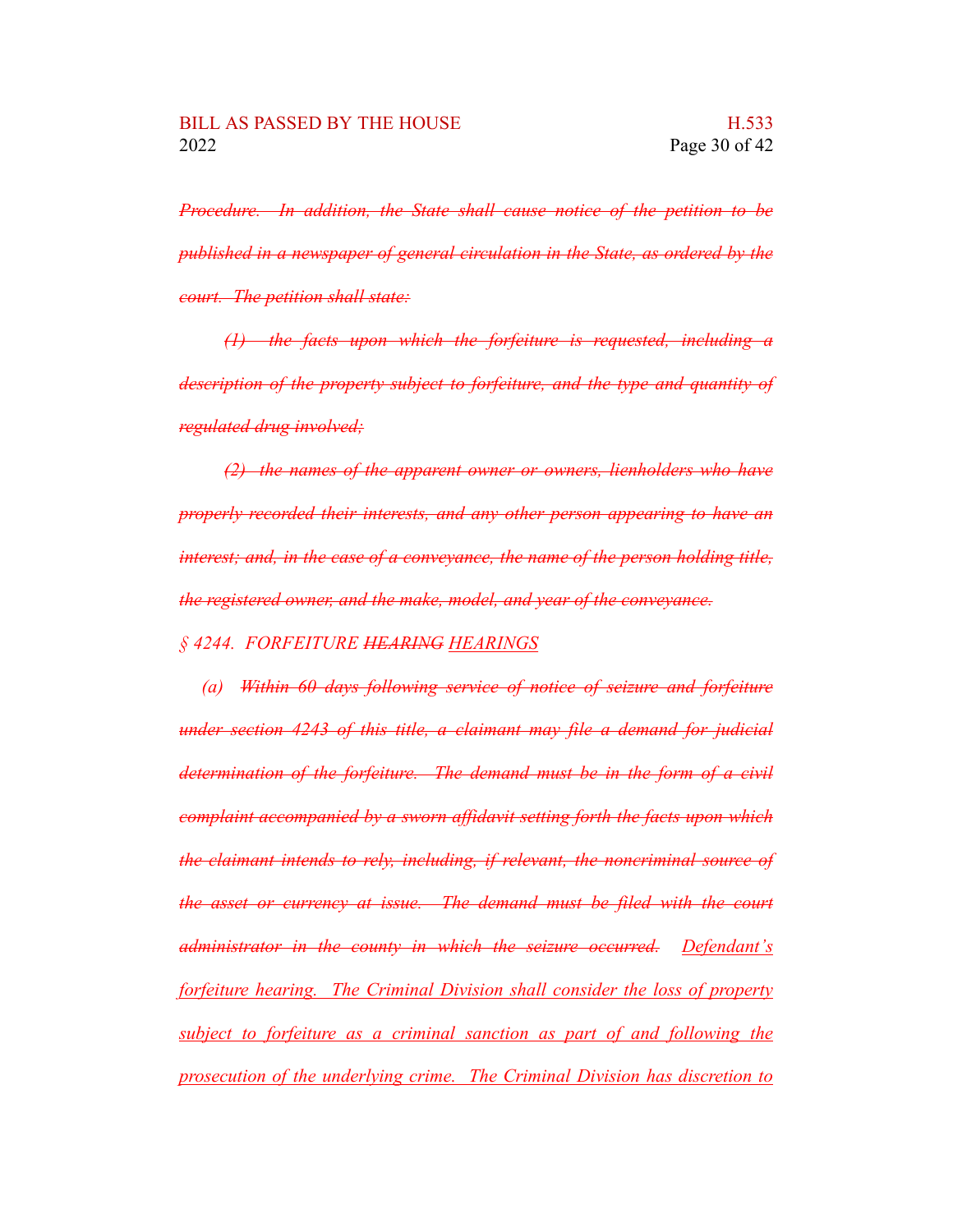*schedule the criminal forfeiture hearing as soon as practicable after the defendant's conviction of the offense subjecting the person to forfeiture under section 4241 of this title, including concurrent with sentencing. The hearing shall be conducted by the Criminal Division without a jury.*

*(b) The court shall hold a hearing on the petition as soon as practicable after, and in any event no later than 90 days following, the conclusion of the criminal prosecution. Exceptions to the conviction requirement. The Criminal Division may waive the conviction requirements of section 4243 of this title and subsection (a) of this section and grant title to the subject property to the State if the State files a motion not fewer than 90 days after seizure and shows by a preponderance of the evidence that, before conviction, the defendant:*

*(1) died;*

- *(2) was deported by the U.S. government;*
- *(3) abandoned the property; or*
- *(4) fled the jurisdiction.*

*(c) A lienholder who has received notice of a forfeiture proceeding may intervene as a party. If the court finds that the lienholder has a valid, good faith interest in the subject property which is not held through a straw purchase, trust, or otherwise for the actual benefit of another and that the lienholder did not at any time have knowledge or reason to believe that the property was being or would be used in violation of the law, the court upon*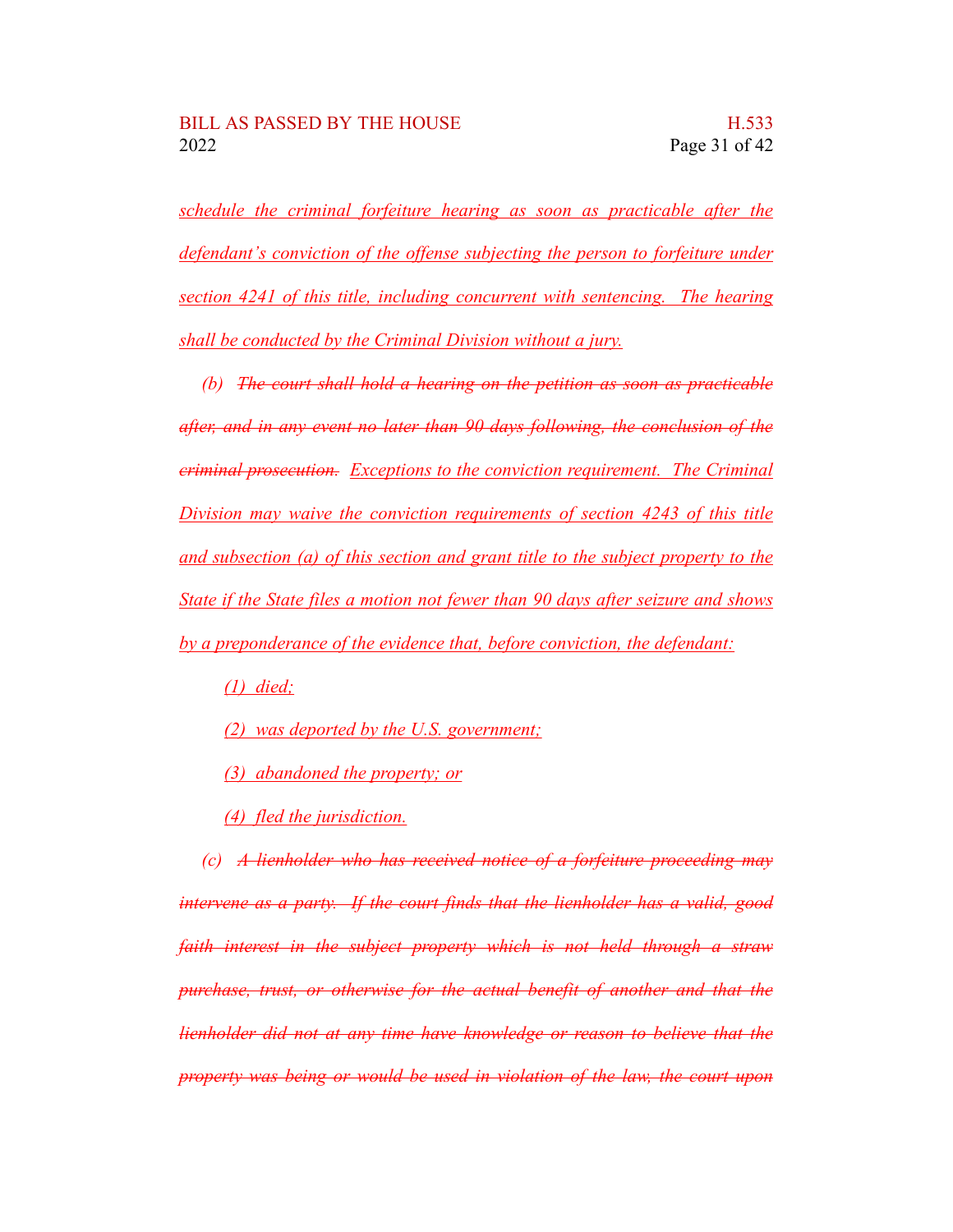*forfeiture shall order compensation to the lienholder to the extent of the lienholder's interest. Proportionality.*

*(1) The defendant, owner, co-owner, or other regular user of the property may petition the Criminal Division to determine whether the forfeiture is unconstitutionally excessive under the Constitutions of the State of Vermont or the United States. At the Criminal Division's discretion, it may hold a proportionality hearing:*

*(A) as a separate hearing; or*

*(B) at the same time as a hearing pursuant to Rule 41(f) of the Vermont Rules of Criminal Procedure, a prompt postseizure proceeding pursuant to section 4242a of this title or a forfeiture hearing pursuant to section 4244 of this title.*

*(2) The defendant has the burden of establishing that the forfeiture is unconstitutionally excessive by a preponderance of the evidence at a hearing conducted by the Criminal Division without a jury. In determining whether the forfeiture is unconstitutionally excessive, the Criminal Division may consider all relevant factors including:*

*(A) the seriousness of the underlying crime and its impact on the community, including the duration of the activity, use of a firearm, and harm caused by the defendant;*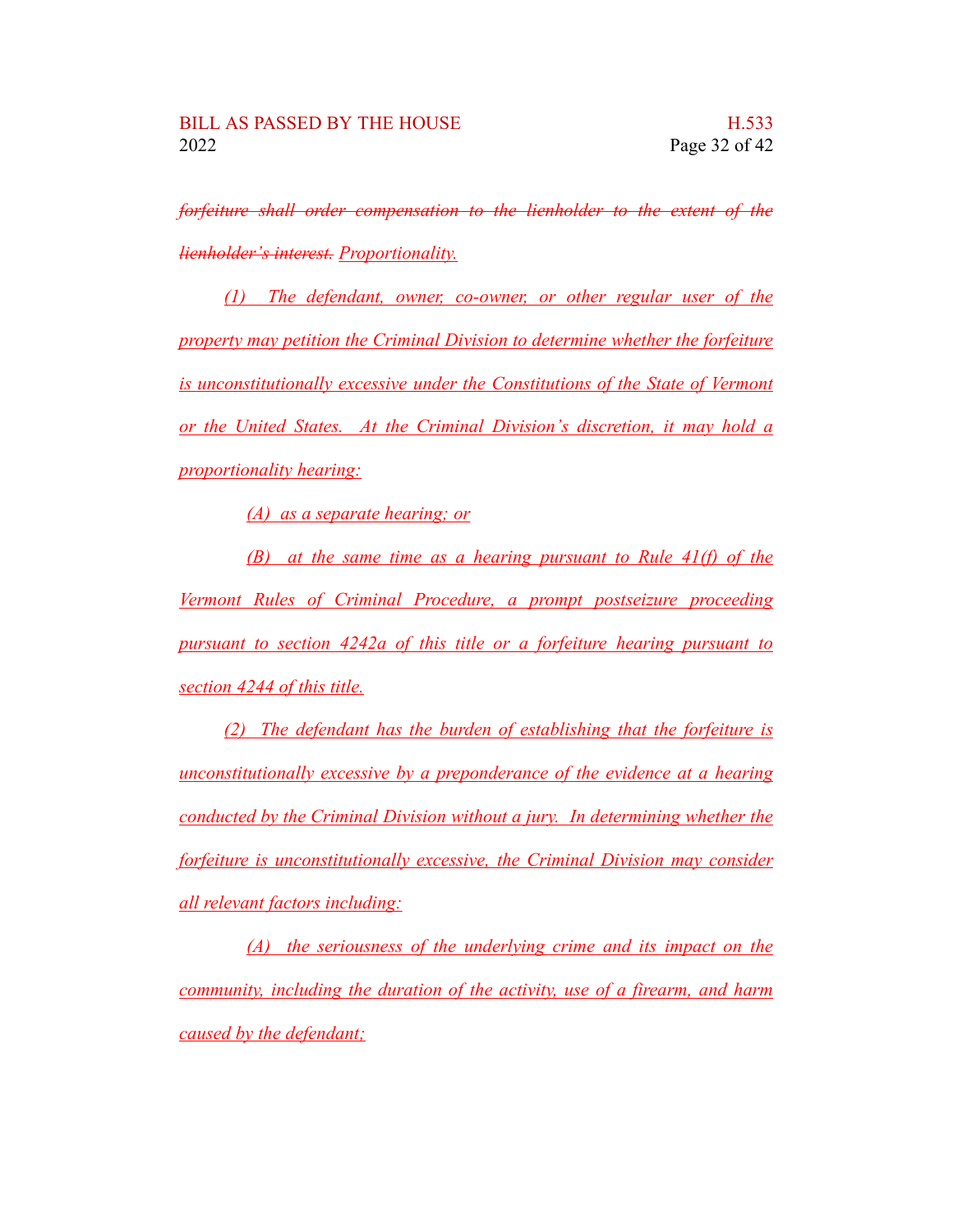*(B) the extent to which the defendant participated in the underlying crime;*

*(C) the extent to which the subject property was used in committing the crime;*

*(D) whether the underlying crime was completed or attempted;*

*(E) the hardship to the defendant if the forfeiture of a motor vehicle would deprive the defendant of the defendant's livelihood; and*

*(F) if forfeiture of the subject property is an undue hardship to the defendant's family.*

*(3) In determining the value of the instrumentality subject to forfeiture, the Criminal Division may consider all relevant facts related to the fair market value of the property, including any publications identified by the Attorney General pursuant to subsection 4241(d) of this title.*

*(4) The Criminal Division shall not consider the value of the subject property to the State in determining whether the forfeiture is unconstitutionally excessive.*

*(d) The court shall not order the forfeiture of property if an owner, coowner, or person who regularly uses the property, other than the defendant, shows by a preponderance of the evidence that the owner, co-owner, or regular user did not consent to or have any express or implied knowledge that the property was being or was intended to be used in a manner that would subject*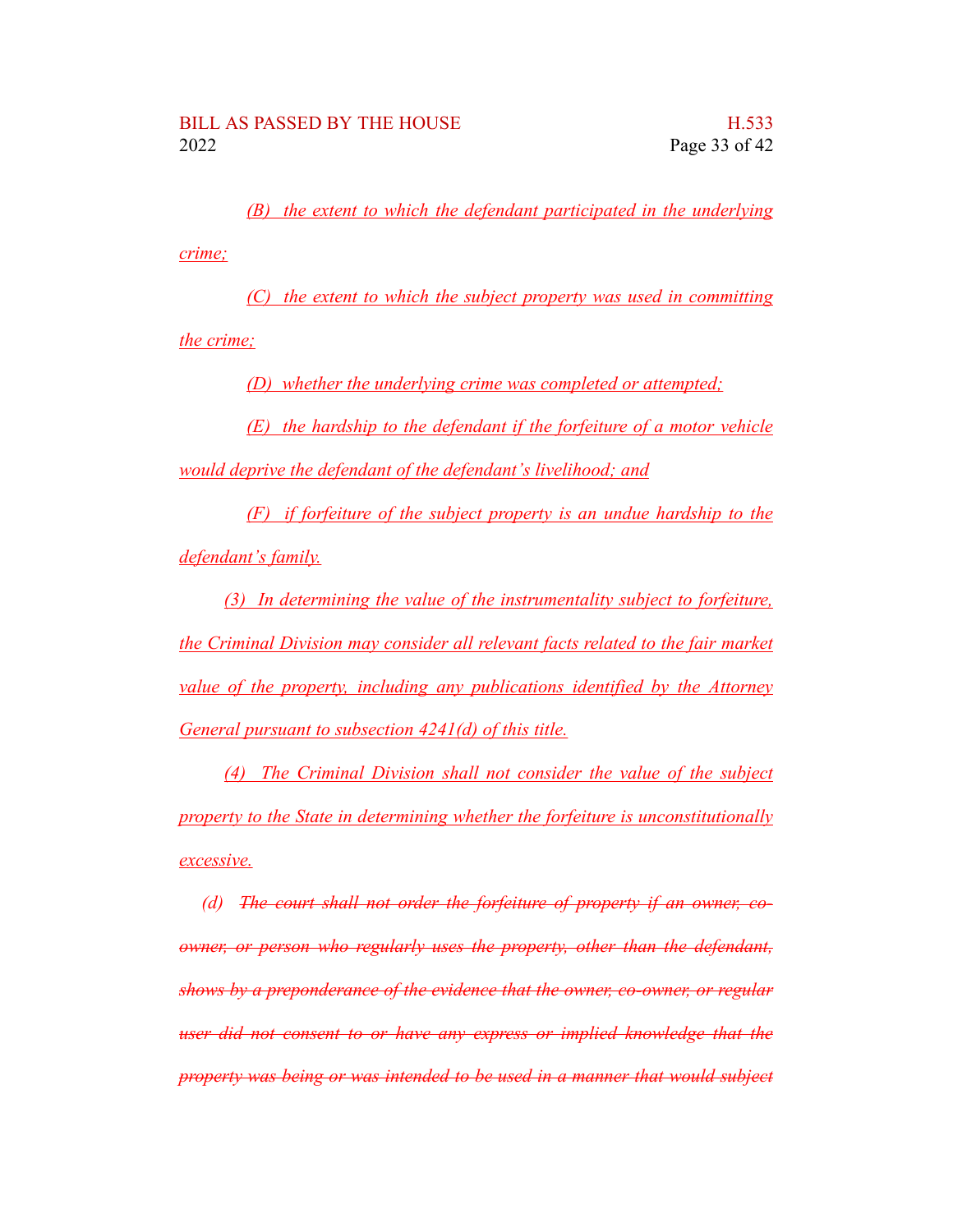*the property to forfeiture, or that the owner, co-owner, or regular user had no reasonable opportunity or capacity to prevent the defendant from using the property. Lienholder hearing. The Criminal Division shall not order the forfeiture of property subject to a lienholder's interest without a hearing upon petition by the lienholder, other than the defendant. A lienholder who has received notice of a criminal forfeiture proceeding may petition the Criminal Division at any time before it enters judgment in the prosecution of the underlying offense or grants a motion pursuant to subsection (b) of this section. The Criminal Division shall hear the petition within 30 days after its filing or at the court's discretion. The hearing shall be conducted by the Criminal Division without a jury and the hearing may be consolidated with any other hearing before the trial in the underlying prosecution. If a lienholder shows by clear and convincing evidence that the lienholder has a valid, good faith interest in the subject property that is not held through a straw purchase, trust, or otherwise for the actual benefit of another and that the lienholder did not at any time have actual knowledge or reason to believe that the property was being or would be used in violation of the law, the Criminal Division shall order return of the property to the lienholder or compensation to the lienholder to the extent of value of the lienholder's interest, whichever is of less cost or expense to effectuate.*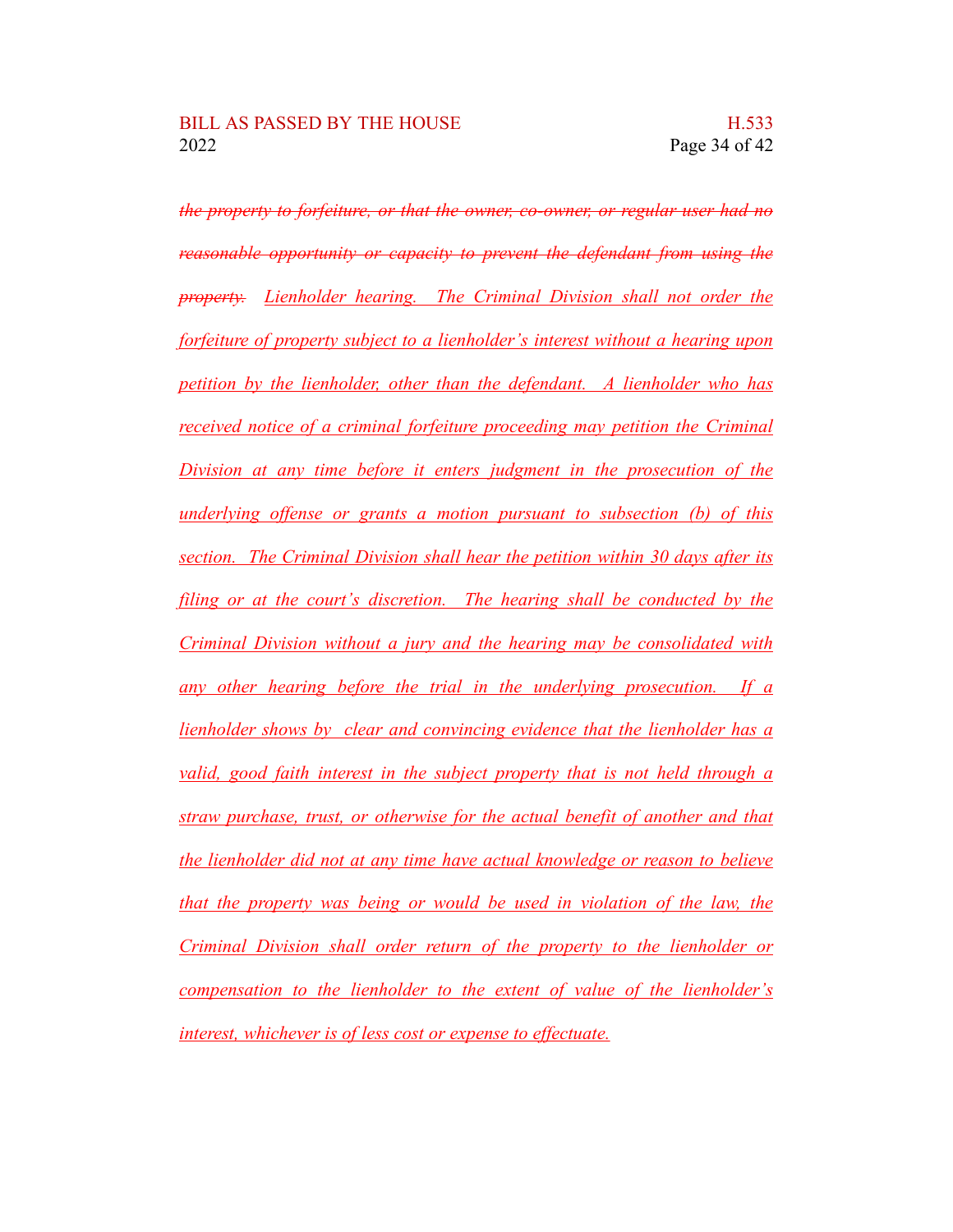*(e) The proceeding shall be against the property and shall be deemed civil in nature. The State shall have the burden of proving all material facts by clear and convincing evidence. Innocent owner hearing. The Criminal Division shall not order the forfeiture of property of an owner, co-owner, or person who regularly uses the property, other than the defendant, without a hearing upon petition by the owner, co-owner, or person who regularly uses the property.*

*(1) An owner, co-owner, or person who regularly uses the property, other than the defendant, may petition the Criminal Division at any time before it enters judgment in the prosecution of the underlying offense or grants a motion pursuant to subsection (b) of this section.*

*(2) The petition may be a simple written statement that sets forth:*

*(A) the right, title, or interest in the property of the owner, co-owner, or person who regularly uses the property;*

*(B) the time and circumstances of the acquisition of the interest in the property;*

*(C) additional relevant facts supporting the petition; and*

*(D) a request for the return of the property or other relief sought by the owner, co-owner, or person who regularly uses the property.*

*(3) The Criminal Division shall hear the petition within 30 days after its filing or at the court's discretion. The hearing shall be conducted by the*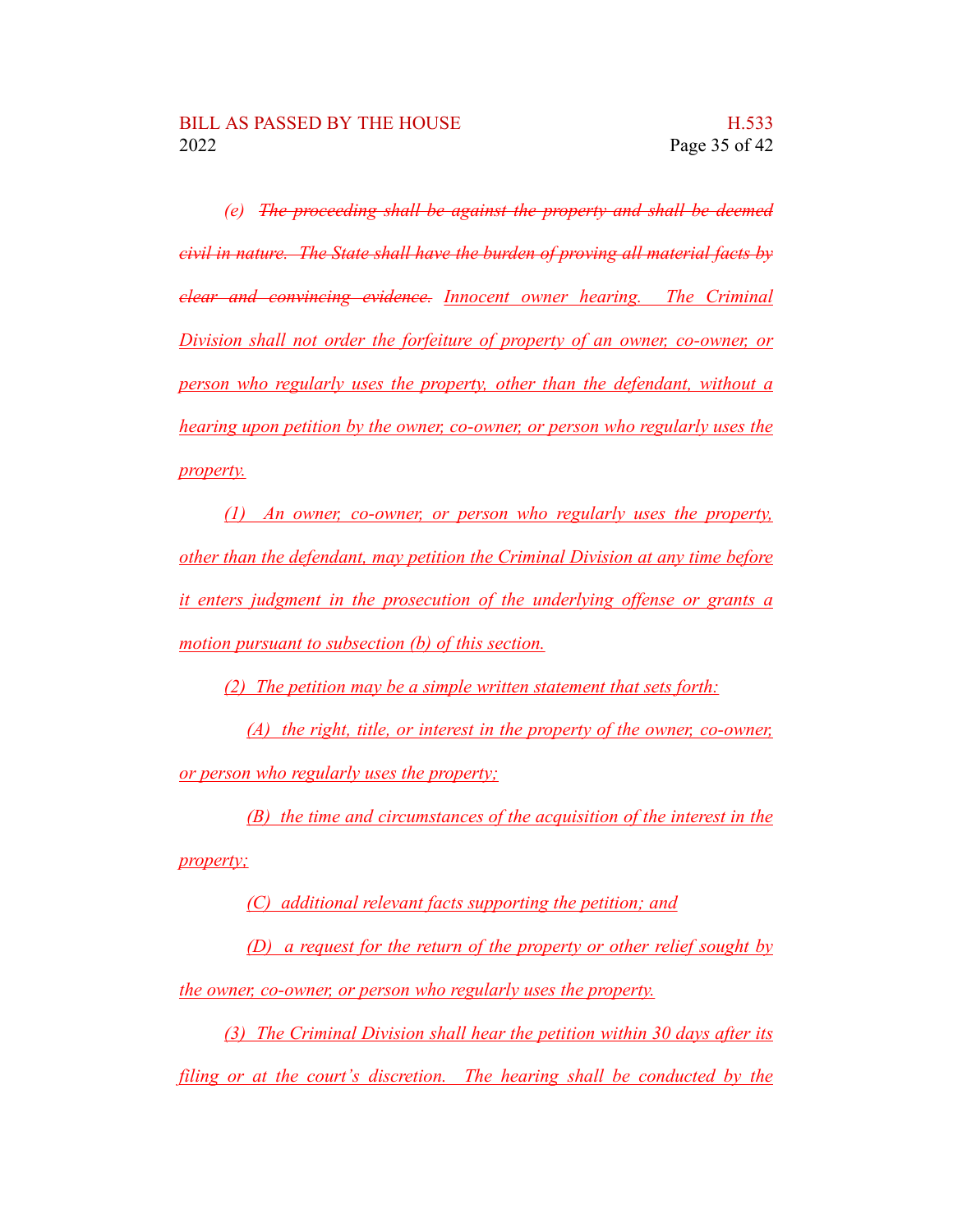*Criminal Division without a jury and the hearing may be consolidated with any other hearing before the trial in the underlying prosecution.*

*(4) The owner, co-owner, or person who regularly uses the property, other than the defendant, has the burden to prove by clear and convincing evidence the validity of ownership interest or regular use. If the owner, coowner, or person who regularly uses the property meets the burden, the State has the burden to prove by clear and convincing evidence that the owner, coowner, or regular user did consent to or have actual knowledge that the property was being or was intended to be used in a manner that would subject the property to forfeiture. If the State fails to meet its burden, the Criminal Division shall order return of the property. As used in this subsection and subsection (d) of this section, "actual knowledge" means a direct and clear awareness of information, a fact, or a condition.*

*(5) The Criminal Division may impose reasonable conditions, including the use of photographic evidence, to protect access to property subject to this section and its use in later proceedings.*

*(f) The court shall make findings of fact and conclusions of law and shall issue a final order. If the petition is granted, the court shall order the property held for evidentiary purposes, delivered to the State Treasurer, or, in the case of regulated drugs or property which is harmful to the public, destroyed Judgment. The Criminal Division shall enter judgment:*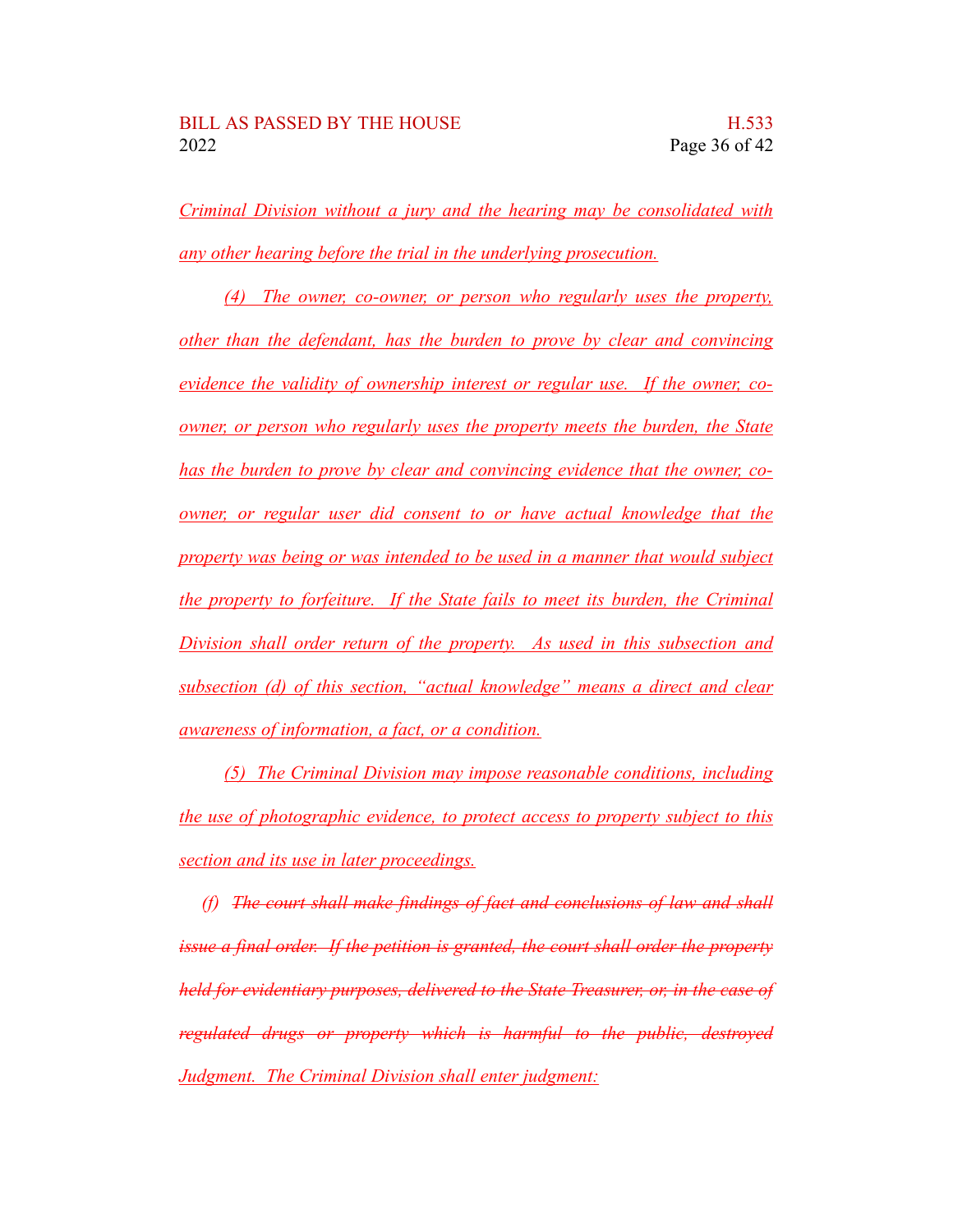*(1) dismissing the forfeiture proceeding and returning the subject property to the rightful owner if the State fails to meet its burden in the underlying criminal prosecution or the defendant's forfeiture hearing pursuant to subsection (a) of this section except, in the case of regulated drugs or property that is harmful to the public, the subject property shall be destroyed;*

*(2) forfeiting the subject property if the State meets its burden in the underlying criminal prosecution and the forfeiture proceedings pursuant to subsection (a) of this section; or*

*(3) following a hearing or at court's discretion pursuant to a stipulation or plea agreement.*

*§ 4244a. APPEAL*

*The defendant may appeal the Criminal Division's decision regarding the seizure of forfeiture of property following final judgment in the forfeiture proceeding pursuant to the Vermont Rules of Criminal Procedure.*

*§ 4245. REMISSION OR MITIGATION OF FORFEITURE TO THE*

#### *STATE'S ATTORNEY*

*(a) On petition filed within 90 days after completion of a forfeiture proceeding, a court that issued a forfeiture order pursuant to section 4244 of this title request by an owner, co-owner, or person who regularly uses the property, other than by the defendant, made at any time before the Criminal Division enters judgment in the prosecution of the underlying offense or grants*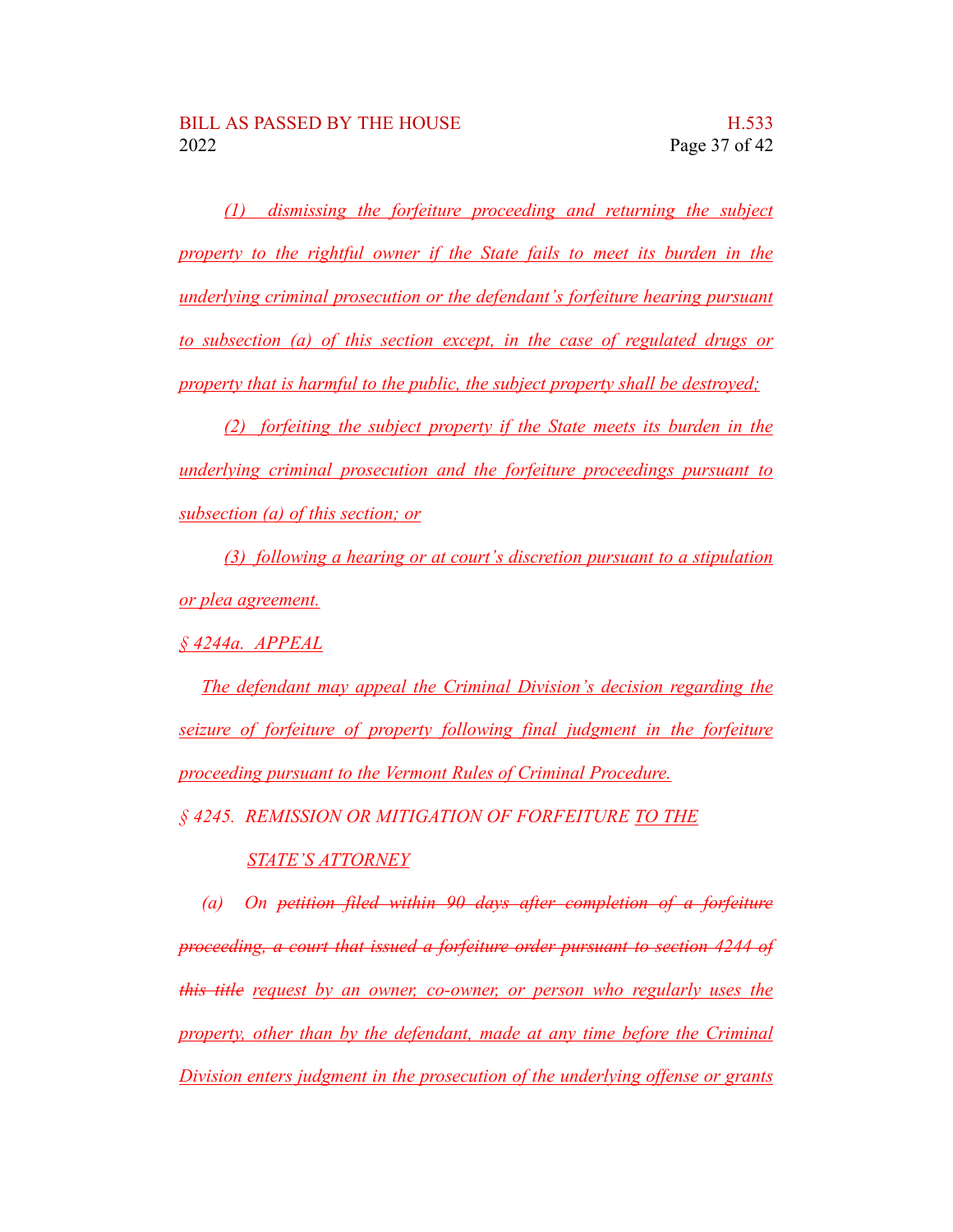*a motion pursuant to subsection (b) of section 4244 a State's Attorney may order exercise prosecutorial discretion and determine that the forfeiture be remitted or mitigated. The petition request shall be sworn and shall include all information necessary for its resolution or shall describe where such information can be obtained. Upon receiving a petition request, the court State's Attorney shall investigate and may conduct a an hearing interview if in its the State's Attorney's judgment it would be helpful to the resolution of the petition request. The court State's Attorney shall either approve or reject the petition request within 90 30 days.*

*(b) The court State's Attorney may remit or mitigate a forfeiture pursuant to this subchapter upon finding that relief should be granted to avoid extreme hardship or upon finding that the petitioner requestor has a valid, good faith interest in the property which that is not held through a straw purchase, trust, or otherwise for the benefit of another and that the petitioner did not at any time have knowledge or reason to believe that the property was being or would be used in violation of the law.*

*\* \* \**

#### *§ 4247. DISPOSITION OF PROPERTY*

*(a) Whenever property is forfeited and delivered to the State Treasurer under this subchapter, the State Treasurer shall, no not sooner than 90 days of after the date the property is delivered but not later than one year after the*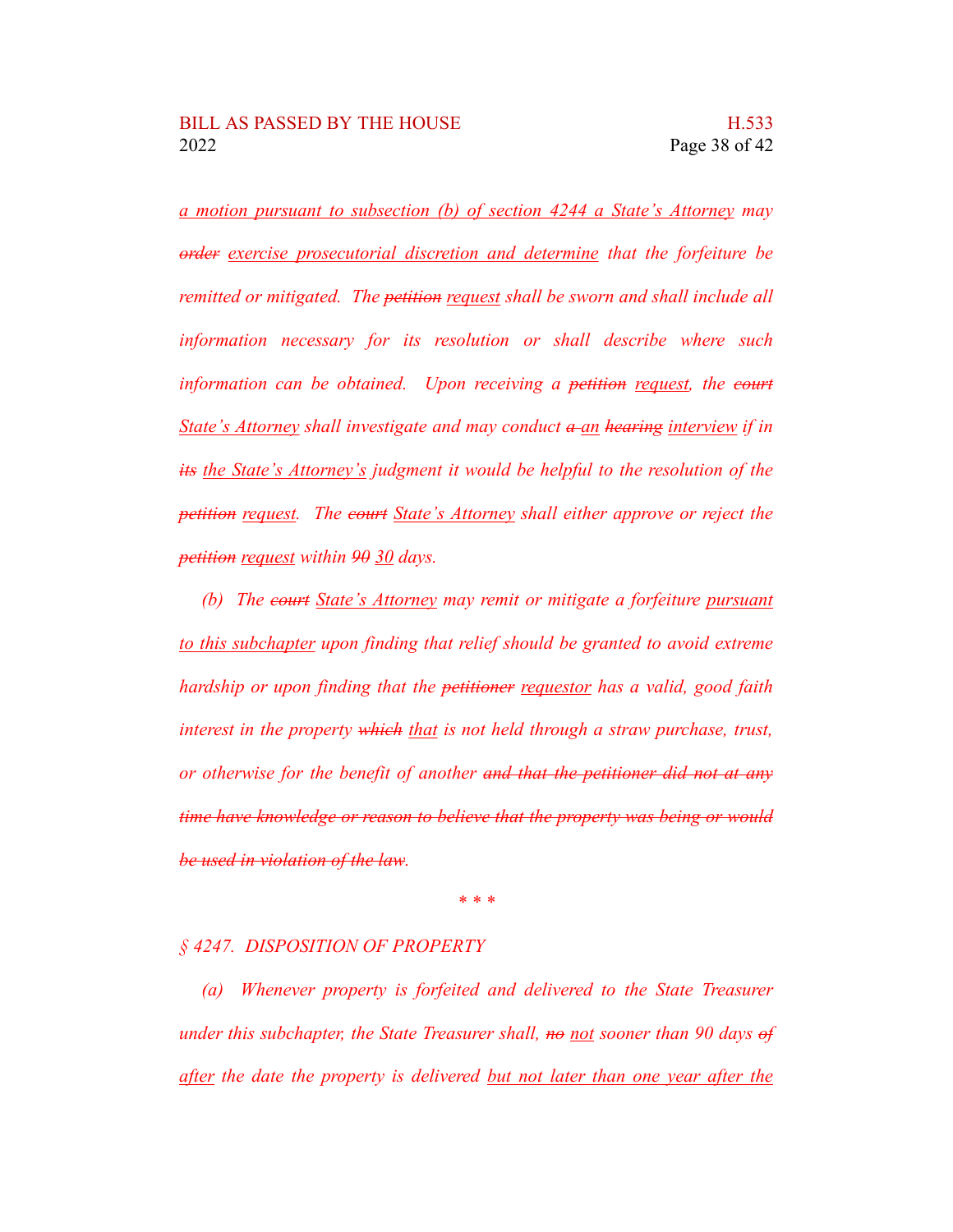*property is delivered, sell the property at a public sale held under 27 V.S.A. chapter 13 18, subchapter 7.*

*(b) The proceeds from the sale of forfeited property, upon exhaustion of all appeals or at the Criminal Division's discretion, shall be used first to pay restitution to any victim of the underlying crime, then to offset any costs of selling the property, and then, after any liens on the property have been paid in full, applied to payment of seizure, storage, and forfeiture expenses, including animal care expenses related to the underlying violation. Remaining proceeds shall be distributed as follows:*

- *(1)(A) 45 55 percent shall be distributed among:*
	- *(i) the Office of the Attorney General;*
	- *(ii) the Department of State's Attorneys and Sheriffs; and*
	- *(iii) State and local law enforce ment agencies.*

*(B) The Governor's Criminal Justice and Substance Abuse Cabinet State Treasurer is authorized to determine the allocations among the groups listed in subdivision (A) of this subdivision (1), and may only reimburse the prosecutor* and law enforcement agencies for their proportionate participated *participation in the prosecution or enforcement effort resulting in the forfeiture for expenses incurred, including controlled drug-buy money, investigation costs, salaries, benefits, overtime, and any other actual expenses for involved personnel. The proceeds shall be held by the Treasurer until the Cabinet*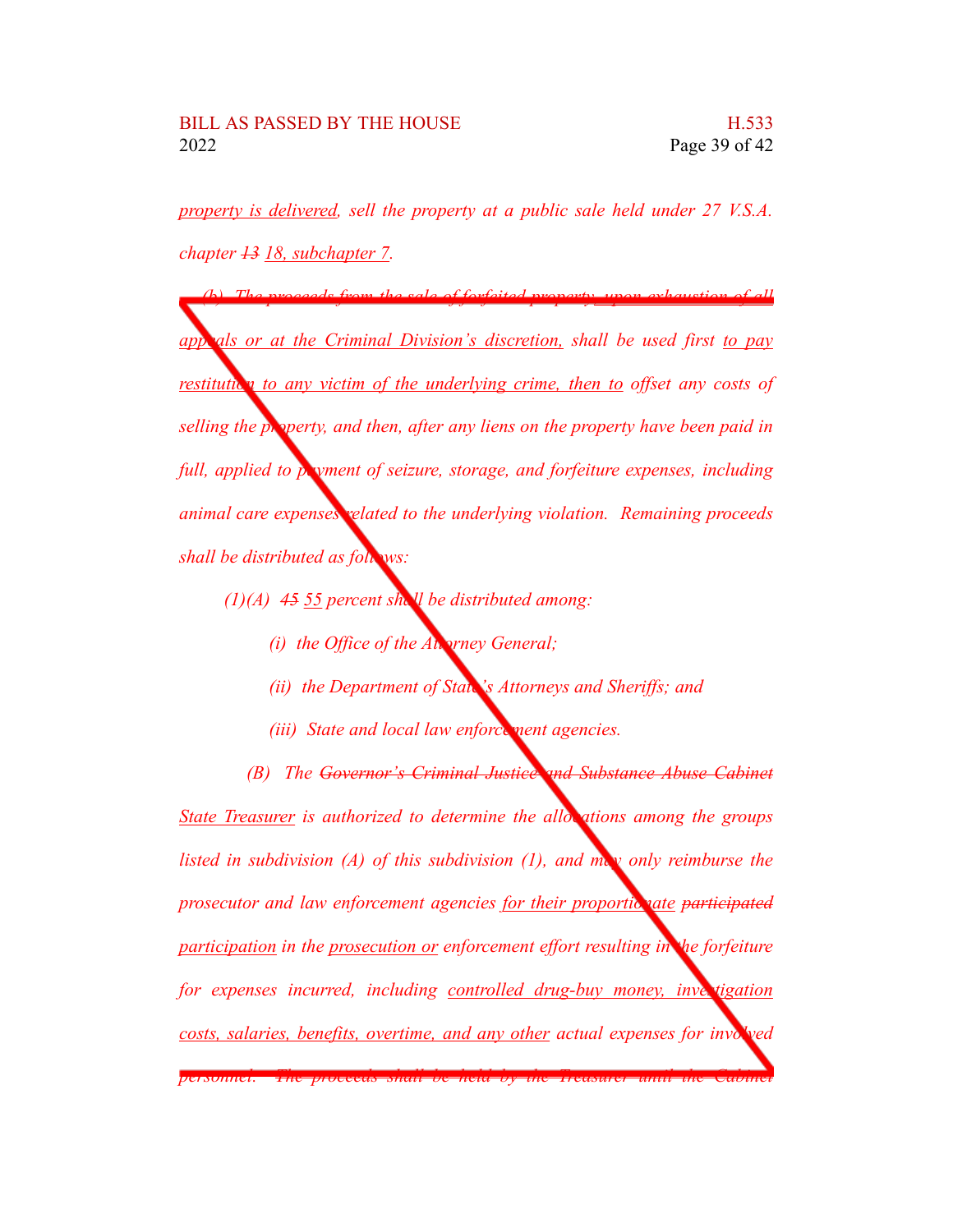*notifies the Treasurer of the allocation determinations, at which time the Upon determination of the allocations, the Treasurer shall forward promptly distribute the allocated amounts to the appropriate agency's operating funds. Notwithstanding the provisions of this subsection (b), 10 percent of the proceeds distributed pursuant to subdivision (A) of this subdivision (1) shall be directed as follows:*

*(i) five percent to the Evidence-Based Education and Advertising Fund established in 33 V.S.A. § 2004a; and*

*(ii) five percent to the Center for Crime Victim Services.*

*(2) The remaining 55 45 percent shall be deposited in the General Fund.*

*(b) The proceeds from the sale of forfeited property, upon exhaustion of all appeals or at the Criminal Division's discretion, shall be used first to pay restitution to any victim of the underlying crime, then to offset any costs of selling the property, and then, after any liens on the property have been paid in full, applied to payment of seizure, storage, and forfeiture expenses, including animal care expenses related to the underlying violation. Remaining proceeds shall be distributed as follows:*

- *(1)(A) 45 percent shall be distributed among:*
	- *(i) the Office of the Attorney General;*
	- *(ii) the Department of State's Attorneys and Sheriffs; and*
	- *(iii) State and local law enforcement agencies.*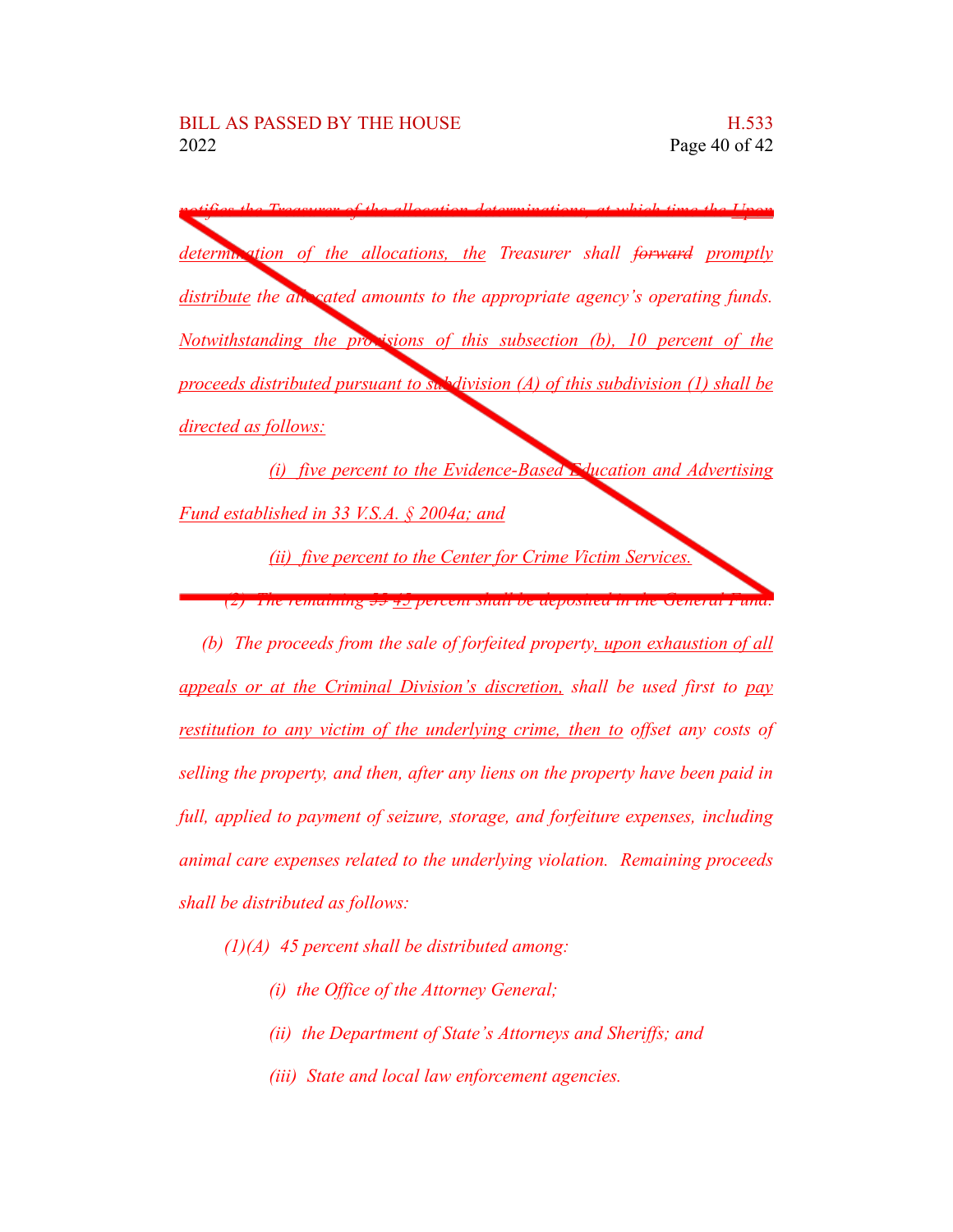*(B) The Governor's Criminal Justice and Substance Abuse Cabinet State Treasurer is authorized to determine the allocations among the groups listed in subdivision (A) of this subdivision (1), and may only reimburse the prosecutor and law enforcement agencies that participated for their proportionate participation in the prosecution or enforcement effort resulting in the forfeiture for expenses incurred, including controlled drug-buy money, investigation costs, salaries, benefits, overtime, and any other actual expenses for involved personnel. The proceeds shall be held by the Treasurer until the Cabinet notifies the Treasurer of the allocation determinations, at which time the Upon determination of the allocations, the Treasurer shall forward promptly distribute the allocated amounts to the appropriate agency's operating funds.*

*(2) The remaining 55 percent shall be deposited in the General Fund.*

*\* \* \**

*§ 4248a. LIMITATION ON FEDERAL ADOPTION*

*(a) A State or local law enforcement agency shall not transfer or offer for adoption property seized from a defendant, owner, co-owner, or regular user of the property pursuant to this subchapter to a federal agency for the purpose of forfeiture under 18 U.S.C. chapter 46 or other federal law unless the seized property includes U.S. currency exceeding \$25,000.00. This subsection only applies to seizure by State or local law enforcement agencies pursuant to their*